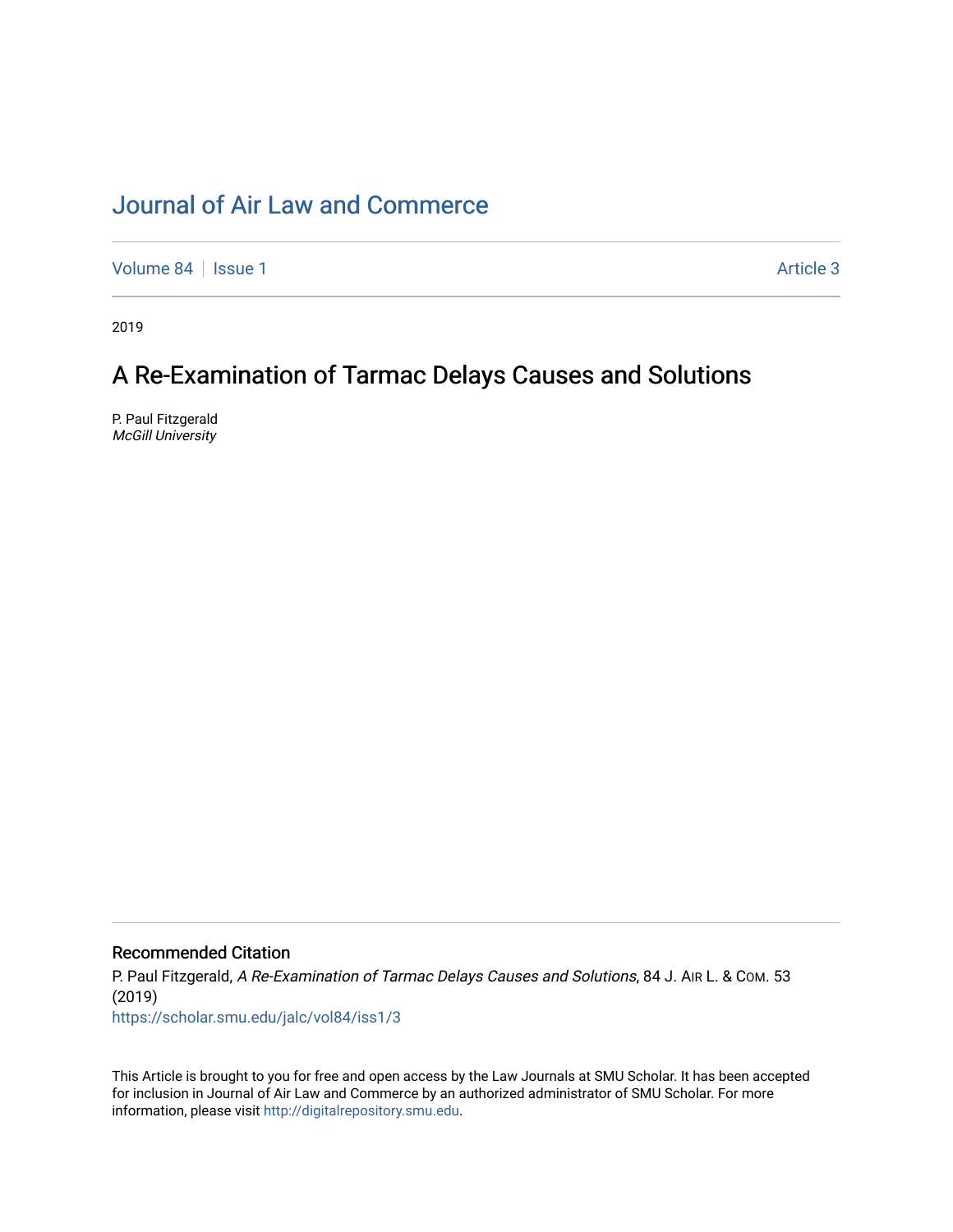# **A RE-EXAMINATION OF TARMAC DELAYS CAUSES AND SOLUTIONS**

P. PAUL FITZGERALD\*

# I. INTRODUCTION

**ALTHOUGH THEY ARE COMPARATIVELY RARE, tarmac**<br>delays are the bane of both passengers and airlines. Passengers want to spend as little time aboard as possible, and airlines want to send the plane aloft again at the nearest opportunity. While some tarmac delays may result from airline operations, more often than not the really long delays are a result of factors not completely within the airlines' control.

Tarmac delays approaching or exceeding twenty-four hours are associated with the diversion of a large number of aircraft on September 11, 2001, and the diversion of distressed aircraft in emergency situations to the closest available airport. Very significant tarmac delays may arise where the airport to which the flight is diverted is distant from the flight's point of origin, its destination, and the airline's home base. In cases such as these, holding the airline responsible for the duration of the delay, especially in cases where the duration is beyond the airline's control, is not reasonable.

This Article examines dozens of tarmac delay cases and over sixty diversions to the isolated airports of Gander, Goose Bay, and Stephenville, in order to understand the degree to which airlines may have control over the duration of those tarmac delays that are not covered by the United States or any other tarmac delay rule. It then makes recommendations with respect to border clearance issues and the inauguration of "no-man's lands" at certain major airports. It concludes that in a world of climate change, where more weather events will affect major airports, smarter and more adaptive government policies are re-

<sup>\*</sup> P. Paul Fitzgerald, MBA, DCL, FRAeS, FCILT, is an Adjunct Professor at the Institute of Air & Space Law, McGill University, Canada.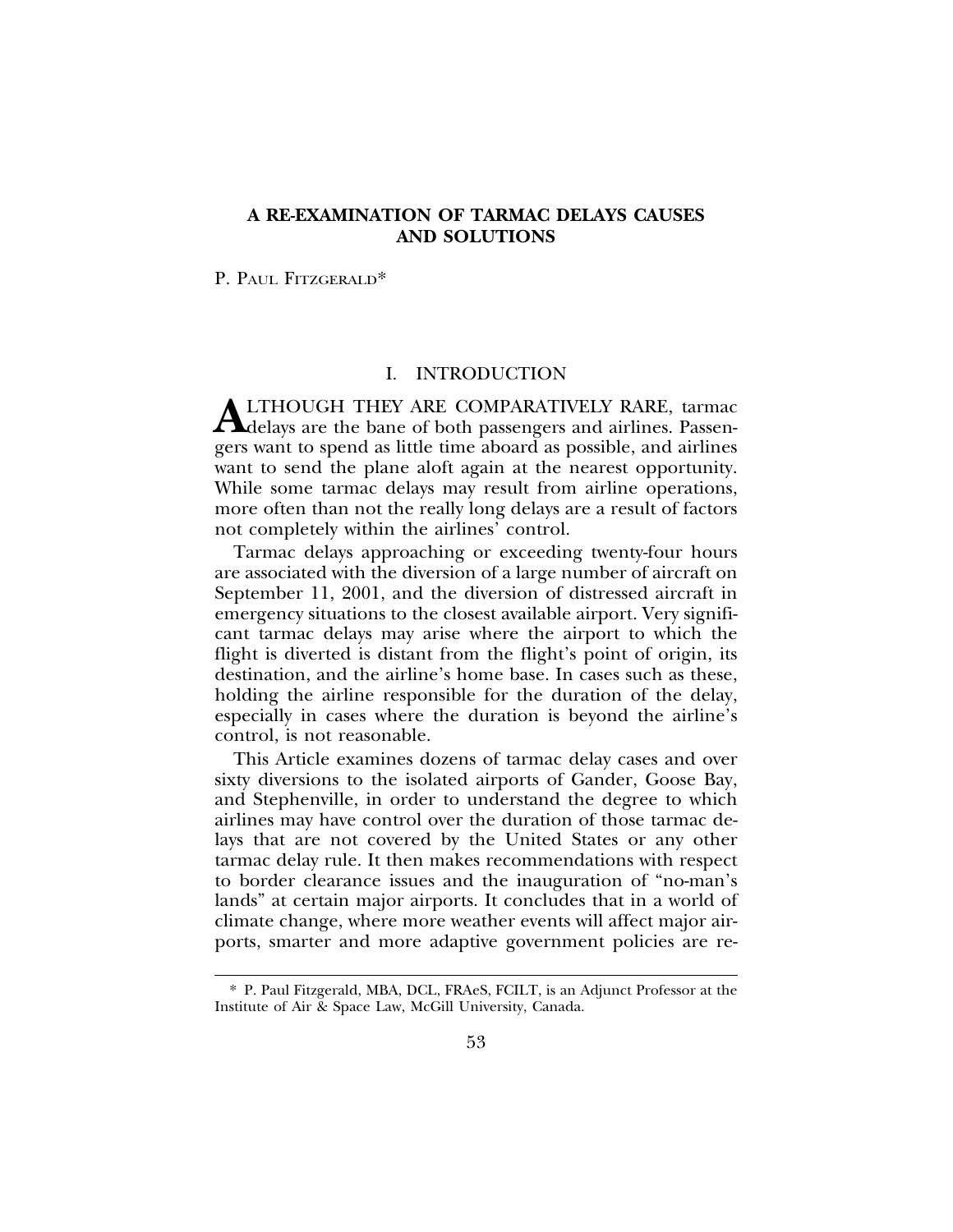quired so that airlines are only made responsible for those things that are under their control.

#### II. DEFINITIONS

For the purpose of this Article, a tarmac delay will arise if an aircraft has not taken off within three hours of the doors closing or passengers have not been given an opportunity to disembark within three hours of the time the aircraft has landed. Here, it is not necessary that the airport where the aircraft lands be the destination listed on the passenger's boarding pass.

# A. COUNTER-INTUITIVE

It must be understood that airlines only make money when flying; it is against their interest to keep people on board longer than necessary. Just as a taxi driver does not want the passenger in his or her car a minute longer than necessary, as a jet arrives at an airport, plans are well underway for its next flight. Thus, the idea of keeping passengers on the plane longer than absolutely necessary is an anathema to most airline personnel.

#### *1. 10-Minute Turns*

The idea of keeping planes in the air was what drove Bill Franklin, the former Vice President of Ground Operations at Southwest Airlines, to devise the "10-Minute Turn" in 1972.1 Having their planes earn money for just a little bit more time is part of the strategy that has kept Southwest Airlines profitable for over four decades.<sup>2</sup>

#### *2. Refusal to Disembark*

Understanding that airlines only make money when their planes are flying, disgruntled Chinese passengers have staged sitins on planes in an effort to extract concessions from airlines.<sup>3</sup> In one incident, passengers who had been delayed for nine

<sup>1</sup> *See* Daniel Hajek, *The Man Who Saved Southwest Airlines With a '10-Minute' Idea*, NAT'L PUB. RADIO (June 28, 2015), https://www.npr.org/2015/06/28/4181479 61/the-man-who-saved-southwest-airlines-with-a-10-minute-idea [https://perma .cc/MC6L-HRJ7].

<sup>2</sup> *Id.*

<sup>3</sup> *See* Pamela Boyko? & Michala Sabnani, *Delayed Passengers Stage Plane Sit-In for Refund*, CNN (Nov. 18, 2011), https://www.cnn.com/2011/11/18/business/ hong-kong-plane-sit-in/index.html [https://perma.cc/G6SR-2JDV].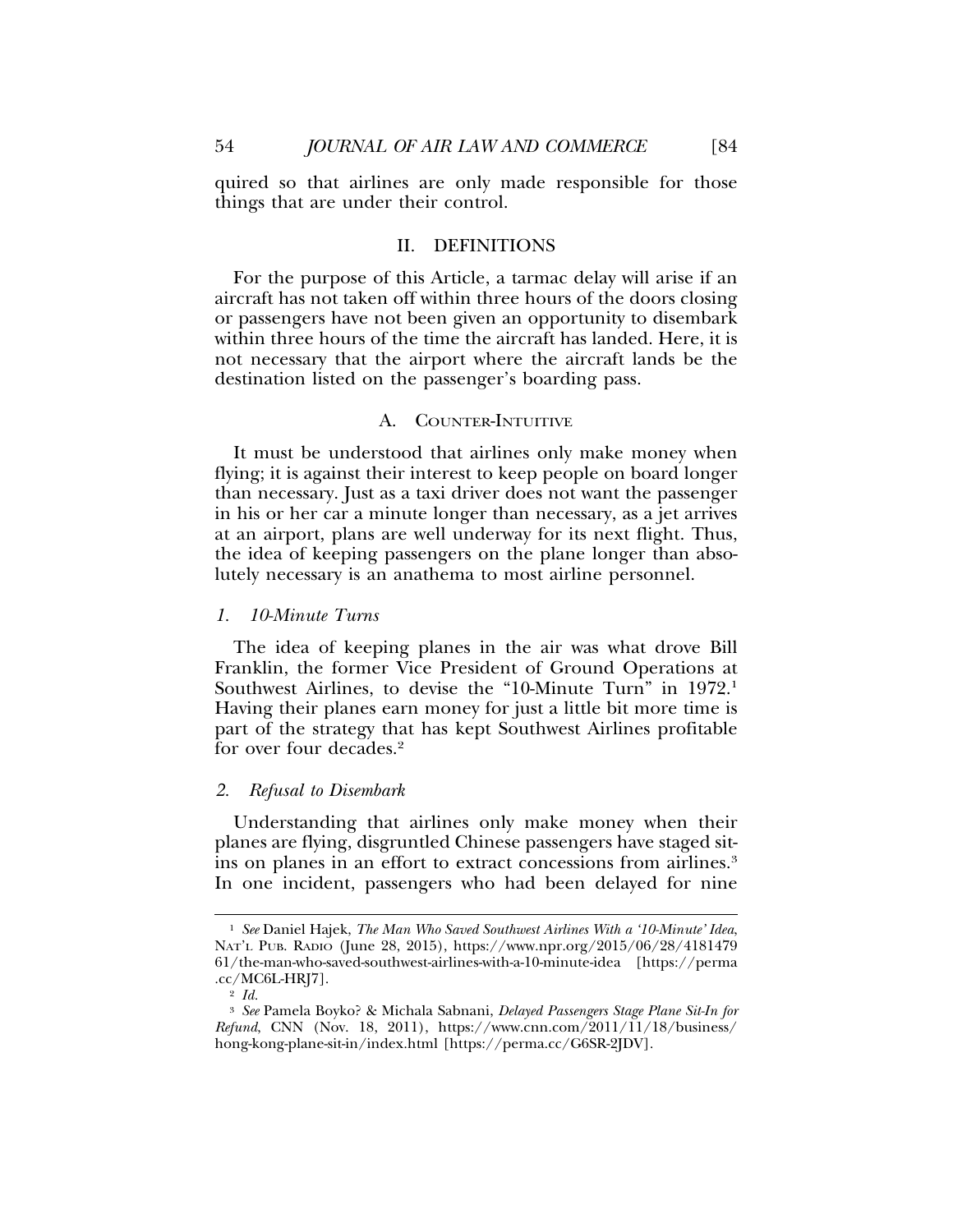hours remained on board the aircraft for another five hours, agreeing to leave only after the police arrived.<sup>4</sup>

# III. THE EVOLUTION OF THE ISSUE

In this context, it is hard to understand how a tarmac delay can arise. It occurs principally in two situations. First, an airline seeking a truly efficient hub schedules dozens of flights to leave within minutes in an effort to shorten connection times for passengers. If a weather event reduces the number of aircraft that can take off, the result is a cascading effect where incoming flights may be unable to find a gate, and outbound aircraft may not be able to take off. In the other situation, the aircraft will be diverted due to weather, terrorism, or mechanical issues to an airport other than the point of origin or destination. When this airport is in a third country, logistics and border clearance issues can create a long tarmac delay. This Article will first look at overscheduling and then examine aircraft diversions.

#### A. OVERCROWDED SKIES

As more and more Americans have taken to the skies, more airlines have offered more flights and the result is heavily crowded skies and congested airports. On the one hand, airlines serve more destinations, often with commuter aircraft that have fewer than ninety seats. On the other hand, major carriers want to increase hub efficiency so that passengers arriving at a hub from one point are able to quickly connect to dozens of other cities served by that carrier and its partners.

By 2007, airlines had scheduled fifty-six departures in a fifteen-minute period at Minneapolis, and thirty-five or more flights, three times a day, in similar fifteen-minute periods at Chicago O'Hare.<sup>5</sup> In each case, the planned flights exceeded the airports' capacity. And in any situation where weather or other external factors reduced the airport's normal capacity, the clear results were canceled flights, delayed flights, and tarmac delays.6

<sup>4</sup> *See id.*

<sup>5</sup> *See* Monica Hargrove Kemp, *Mechanisms for Addressing Capacity-Related Delays at U.S. Airports*, 22 No. 2 AIR & SPACE LAW. 1, 18 (2009).

<sup>6</sup> *Id.* Indeed, this realization provoked an analysis of various options, including building additional capacity, introducing demand-driven landing fees, and tracking of airport performance. *See* U.S. GOV'T. ACCOUNTABILITY OFF., GAO-10-542, NATIONAL AIRSPACE SYSTEM: SETTING ON-TIME PERFORMANCE TARGETS AT CON-GESTED AIRPORTS COULD HELP FOCUS FAA'S ACTIONS 4, 36 (2010).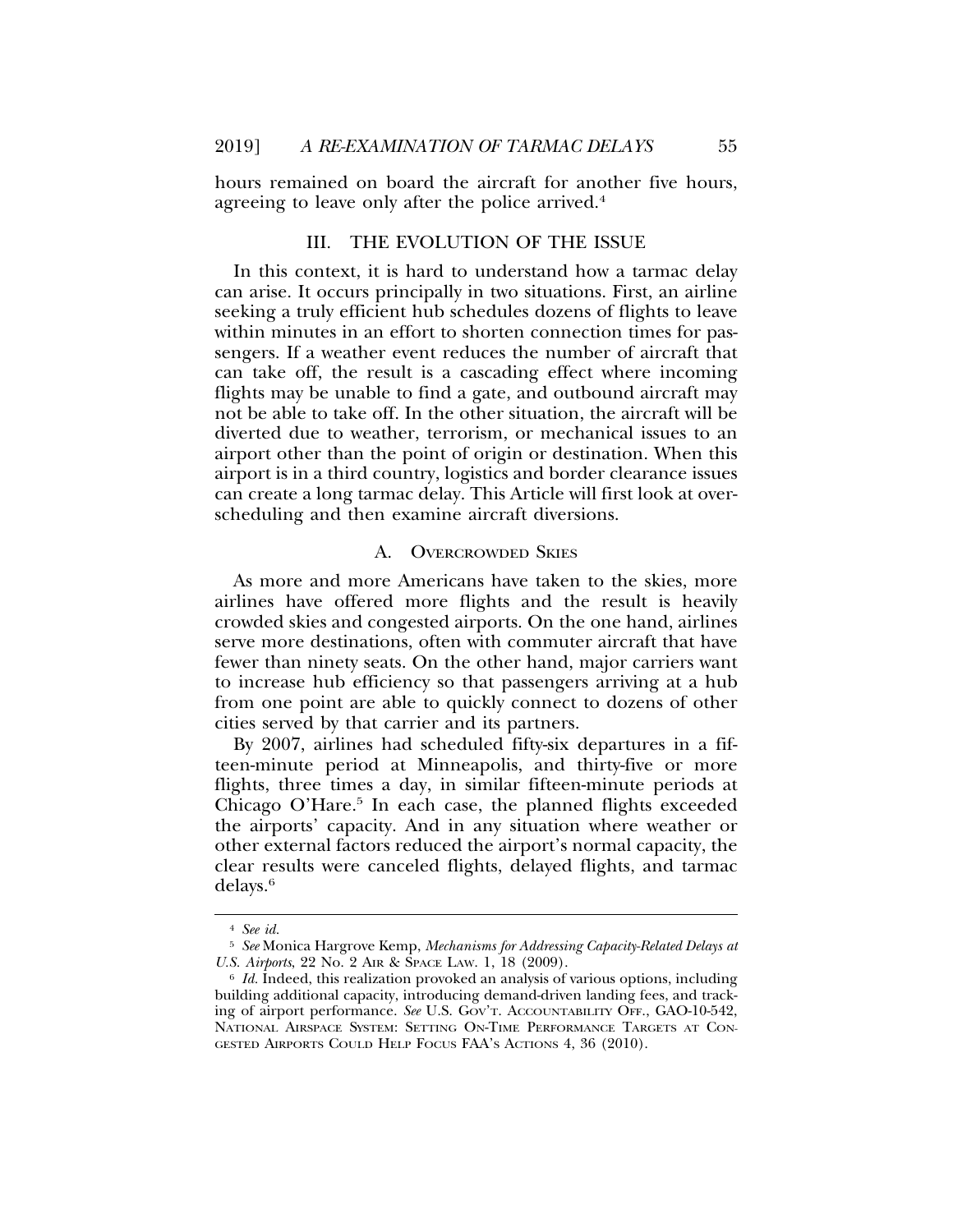#### B. KATE HANNI SITUATION

On December 29, 2006, Napa Valley realtor Kate Hanni was stuck at the Austin Airport with several other American Airlines planes for up to nine hours, during which she and her fellow passengers were denied food, water, and access to working bathroom facilities.7 Outraged by the fact that she and thousands of others had been treated in this way, she founded a passenger rights advocacy group, Flyers Rights, in early 2007.8

#### C. TARMAC DELAY LEGISLATION

In 2010, partly due to Ms. Hanni's efforts, the United States became the first country to enact a Tarmac Delay Rule<sup>9</sup> and remained the only country with such legislation until Canada amended the Canada Transportation  $Act^{10}$  in 2018 to require airlines to deal with tarmac delays. In simple terms, both regimes require that within three hours of the aircraft's doors closing, the aircraft must take off or passengers must be given the opportunity to disembark.11 Similarly, passengers must be given the opportunity to disembark within a specified time after the aircraft has landed.12 The U.S. rule has a three-hour time limit for domestic flights and a four-hour limit with respect to international flights.<sup>13</sup> The details of the U.S. Tarmac Delay Rule are very well covered elsewhere, $14$  but it is important to note that if airlines unduly delay passengers the airline pays a fine of up to \$32,140.15

<sup>7</sup> *See* Jennifer Henry & Mary Gardner, *New Tarmac Delay Rule and the Volcanic Ash Cloud Over European Airspace: One Year Later*, 76 J. AIR L. & COM. 633, 635–36 (2011); *About Us*, FLYERS RIGHTS, https://flyersrights.org/about-us/ [https://per ma.cc/KUJ8-6YYN].

<sup>8</sup> *See About Us*, *supra* note 7.

<sup>9</sup> 14 C.F.R. § 259.4 (2018).

<sup>10</sup> *See* Transportation Modernization Act, S.C. 2018, c 10 (Can.).

<sup>11</sup> *Id.* art. 19; 14 C.F.R. § 259.4(b).

<sup>12</sup> *See* Transportation Modernization Act, *supra* note 10, art. 19; 14 C.F.R.  $§$  259.4(b)(6).

 $13 \text{ } 14 \text{ C.F.R. }$  §  $259.4(b)(1), (2)$ .

<sup>14</sup> *See generally* Henry & Gardner, *supra* note 7.

<sup>&</sup>lt;sup>15</sup> Pursuant to 49 U.S.C. § 46301, an airline that violates 14 C.F.R. Part 259 or 49 U.S.C. §§ 41712 and 42301 is subject to civil penalties (fines) of up to \$25,00 per violation. 49 U.S.C. § 46301. The penalty has been adjusted for inflation and was \$32,140 until a catch-up adjustment at the end of 2018. *See* Revisions to Civil Penalty Amounts, 83 Fed. Reg. 60,734 (Nov. 27, 2018) (to be codified at 14 C.F.R. § 13). It is noteworthy that the money does not go to the affected passenger. *See* 49 U.S.C. § 46301.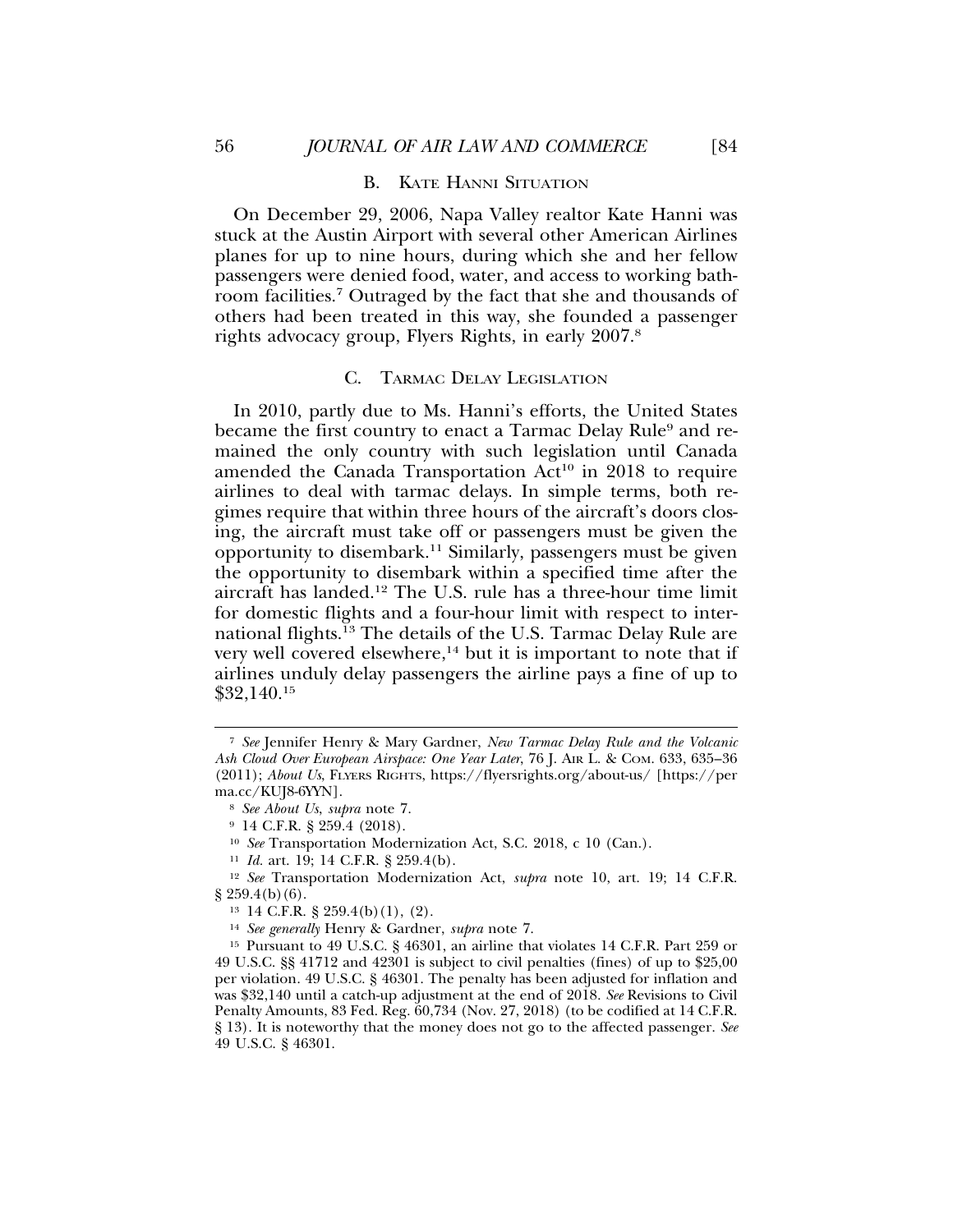The U.S. rule has achieved its desired effect; since its adoption, the number of tarmac delays exceeding three hours has declined by over 93%.<sup>16</sup> At the same time, some of those flights that formerly frequently experienced tarmac delays of over 120 minutes were canceled.<sup>17</sup> In other cases, the airline proactively canceled problem flights or simply removed them from the schedule.<sup>18</sup> By 2014, those few tarmac delays that remained were no longer related to over-ambitious airline scheduling, but rather to weather and other external factors.19

# D. NEW CANADIAN TARMAC DELAY RULES

Recent Canadian legislation<sup>20</sup> has introduced the concept of tarmac delay provisions to the Canada Transportation Act.<sup>21</sup> Section 86.11(1) of the amended Act calls on the Canadian Transportation Agency to, consult with the Minister of Transport to make regulations respecting an airline's obligations for tarmac delays over three hours,<sup>22</sup> and to make regulations with respect to an airline's "obligations in the case of flight delay, flight cancellation or denial of boarding."23 Canada is possibly the only jurisdiction on earth trying to regulate three distinct incidents: flight delay, flight cancelation, and tarmac delay. The combination of these three concepts is potentially dangerous as it puts airlines in a situation where different clauses of the regulation might lead to contradictory market behaviors. This is not a desired outcome; in 2009, this author harshly criticized a previous Canadian initiative covering the same three topics.<sup>24</sup> American and European regulators have carefully avoided this potential problem. The United States has regulations on tarmac delays<sup>25</sup>

<sup>16</sup> This decline occurred between December 2009 and December 2014. *See* U.S. DEP'T. OF TRANSP., OFFICE OF INSPECTOR GENERAL, ST-2017-003, EFFECTS OF

THE TARMAC DELAY RULE ON FLIGHT CANCELLATIONS AND DELAYS 10 (2016).

<sup>17</sup> *Id.* at 9.

<sup>18</sup> *Id.* at 13.

<sup>19</sup> For example, in 2016 American was assessed fines with respect to forty-six of its flights between February 2013 and February 2015 that had experienced tarmac delays in excess of three hours. *See* American Airlines, Inc., Docket No. 2016-0002 (OST Dec. 14, 2016) [hereinafter Consent Order American]. All of the delays were caused by weather and related incidents. *See id.*

<sup>20</sup> *See* Transportation Modernization Act, *supra* note 10, art. 19.

<sup>21</sup> *See* Canada Transportation Act, S.C. 1996, c 10, s. 86.11(1) (Can.).

<sup>&</sup>lt;sup>22</sup> *Id.* at s. 86.11(1)(f).

<sup>&</sup>lt;sup>23</sup> *Id.* at s.  $86.11(1)(b)$ .

<sup>24</sup> *See generally* P. Paul Fitzgerald, *Air Passenger Rights: The First Canadian Efforts . . . An Inauspicious Beginning*, 9 ISSUES IN AVIATION L. & POL'Y 33 (2009).

 $25$  14 C.F.R. § 259.4(b) (2018).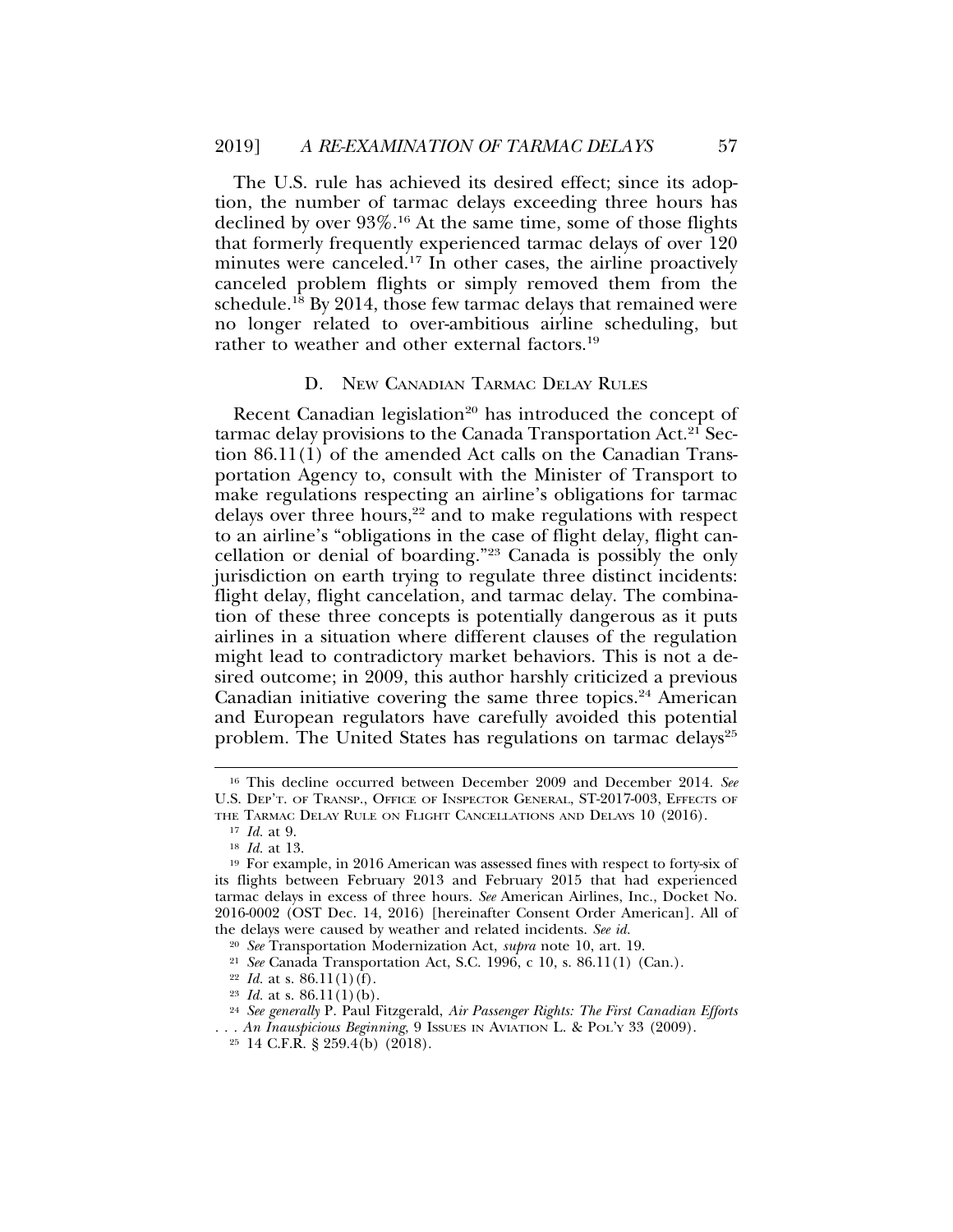and denied boarding compensation,<sup>26</sup> but not on canceled flights. The EU has regulations<sup>27</sup> on denied boarding,<sup>28</sup> flight cancelation,<sup>29</sup> and flight delay,<sup>30</sup> but not on tarmac delay.

The new Canadian regulations will also have potential extraterritorial application. Canada intends to regulate "in relation to flights to, from and within Canada, including connecting flights."31 Thus, if a Canadian traveling between Latin America and Canada via Houston on United Airlines suffers a tarmac delay in Houston, Canada's new regulations might apply.

# E. THE LOOPHOLE IN THE U.S. TARMAC DELAY RULE

Under the U.S. rule, air carriers are not bound to allow passengers to disembark within the applicable time period if the "pilot-in-command determines there is a safety-related or security-related reason (e.g. weather, a directive from an appropriate government agency) why the aircraft cannot leave its position on the tarmac to deplane passengers."32 Presumably, it would be unsafe to allow passengers to disembark on a runway or taxiway, and it might be illegal to allow passengers on a foreign-originating flight to disembark anywhere other than through a process that does not allow passengers to avoid border clearance formalities. In addition, the U.S. Department of Transportation may also find there was no violation of the Tarmac Delay Rule where "extenuating circumstances prohibited the carrier from deplaning passengers within three hours and enforcement action was not in the public interest for those particular flights."<sup>33</sup> These extenuating circumstances existed with respect to nineteen flights, but no examples were given, and thus it is hard

<sup>26</sup> *Id.* § 250.5.

<sup>27</sup> *See* Commission Regulation 261/2004 of Feb. 11, 2004, Establishing Common Rules on Compensation and Assistance to Passengers in the Event of Denied Boarding and of Cancellation or Long Delay of Flights, and Repealing Regulation (EEC) No 295/91, 2004 O.J. (L 46/1).

<sup>28</sup> *Id.* art. 4.

<sup>29</sup> *Id.* art. 5.

<sup>30</sup> *Id.* art. 6.

<sup>31</sup> Canada Transportation Act, *supra* note 21, at s. 86.11(1).

<sup>&</sup>lt;sup>32</sup> 14 C.F.R. § 259.4(b)(1)(i). Section 259.4(b)(1)(i) applies to domestic flights while  $\S 259.4(b)(2)(i)$  applies to international flights. *Id.*  $\S 259.4(b)(2)(i)$ . Further,  $\S 259.4(b)(1)(ii)$  and  $(b)(2)(ii)$  excuse the airline when air traffic control tells the pilot that moving the plane to the gate or elsewhere would "significantly disrupt airport operations."  $\overleftrightarrow{I}d$ . § 259.4(b)(1)(ii), (b)(2)(ii).

<sup>33</sup> Consent Order American, *supra* note 19, at 1–2 n.3.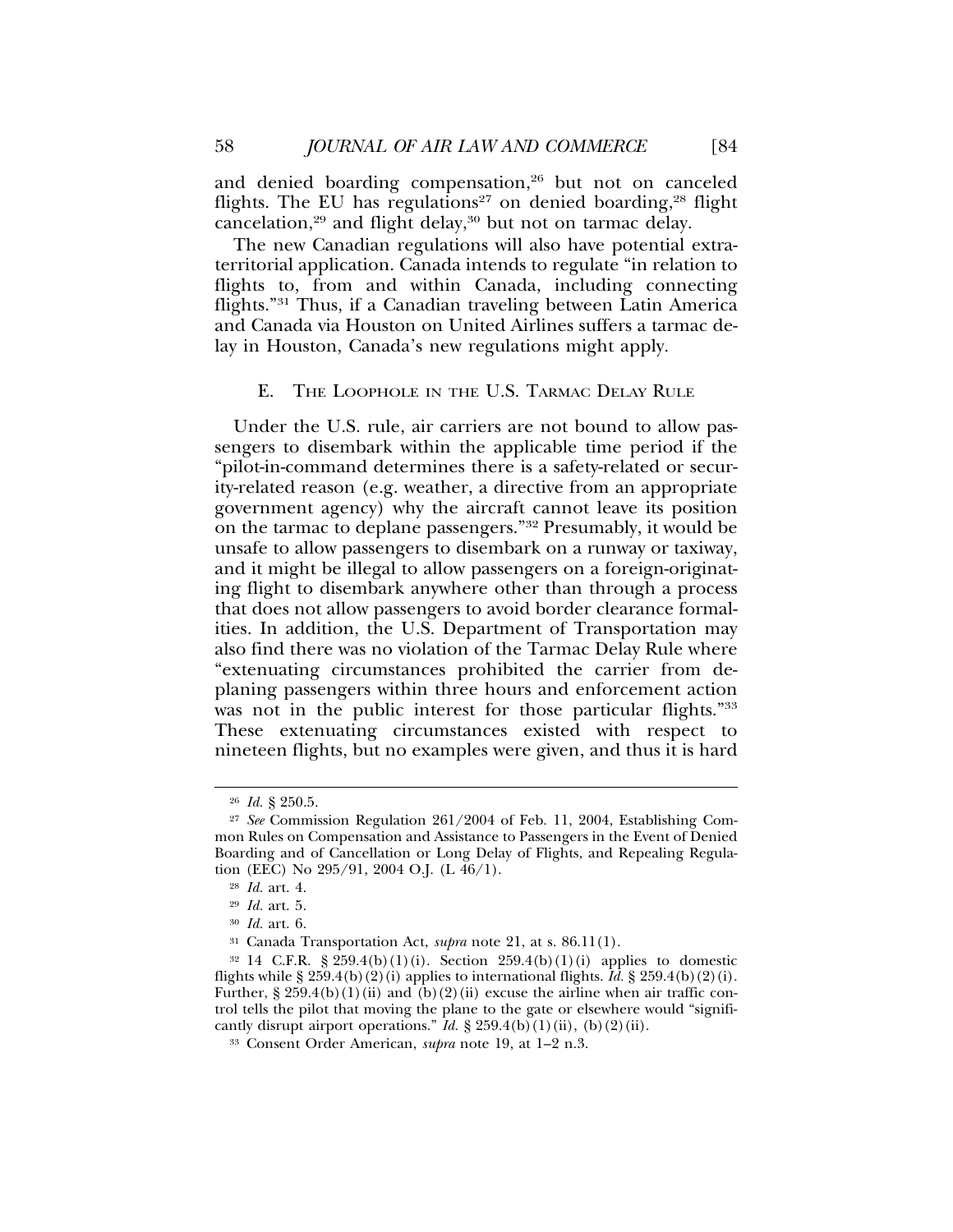to discern what facts might lead to an extenuating circumstance.<sup>34</sup>

Nonetheless, it is clear that the obligation to comply with border formalities takes precedence over the Tarmac Delay Rule. Thus, when a Copa Airlines flight from Panama City to Los Angeles was diverted<sup>35</sup> to Ontario International Airport on December 21, 2016, passengers were unable to disembark as the airport did not have adequate border clearance facilities.<sup>36</sup> However, because the toilets became inoperable during the two hour and thirty-nine minute delay, the U.S. Department of Transportation found the airline to be in violation of the Tarmac Delay Rule since it requires the toilets to be operable during the delay.<sup>37</sup> The airline was fined only \$25,000, perhaps out of recognition that unsuccessful attempts were made by the crew to fix the toilets, and that no suggestion had been made that the passengers should have been disembarked under the circumstances.<sup>38</sup>

#### IV. WHEN DO TARMAC DELAYS OCCUR?

There is no doubt that tarmac delay rules have dramatically reduced the number of delays and probably largely eliminated the former situation of over-scheduling multiple flights at a congested hub. However, tarmac delays still occur and many of them are lengthy. The following examples were provoked by weather, terrorism, or mechanical issues and happened at airports where the U.S. Tarmac Delay Rule does not apply.

#### A. BEFORE DEPARTURE

One of the worst pre-departure delays on record is a twelvehour delay on Air Canada Flight 156 from Vancouver to To-

<sup>34</sup> *See* Consent Order American, *supra* note 19, at 1–2 n.3.

<sup>&</sup>lt;sup>35</sup> Compañia Panameña de Aviación, S.A., Docket No. 2018-0001 (OST Mar. 23, 2018) [hereinafter Consent Order Copa]. The aircraft diverted because Los Angeles advised the crew of heavy rain and congestion and the aircraft did not have enough fuel to wait. *See id.*

<sup>36</sup> *See id.* In 2016, the airport only had customs officers on site for a four-hour period late at night. *See* Liset Marquez, ´ *Why Ontario International Airport is Making More than \$1 Million in Improvements Ahead of China Airlines' Arrival*, DAILY BULLE-TIN (Feb. 2, 2018), https://www.dailybulletin.com/2018/02/02/why-ontario-air port-is-making-more-than-1-million-in-improvements-ahead-of-china-airlines-arri val/ [https://perma.cc/BL7B-2HB4].

<sup>37</sup> *See* Consent Order Copa, *supra* note 35, at 2.

<sup>38</sup> *See id.* at 3.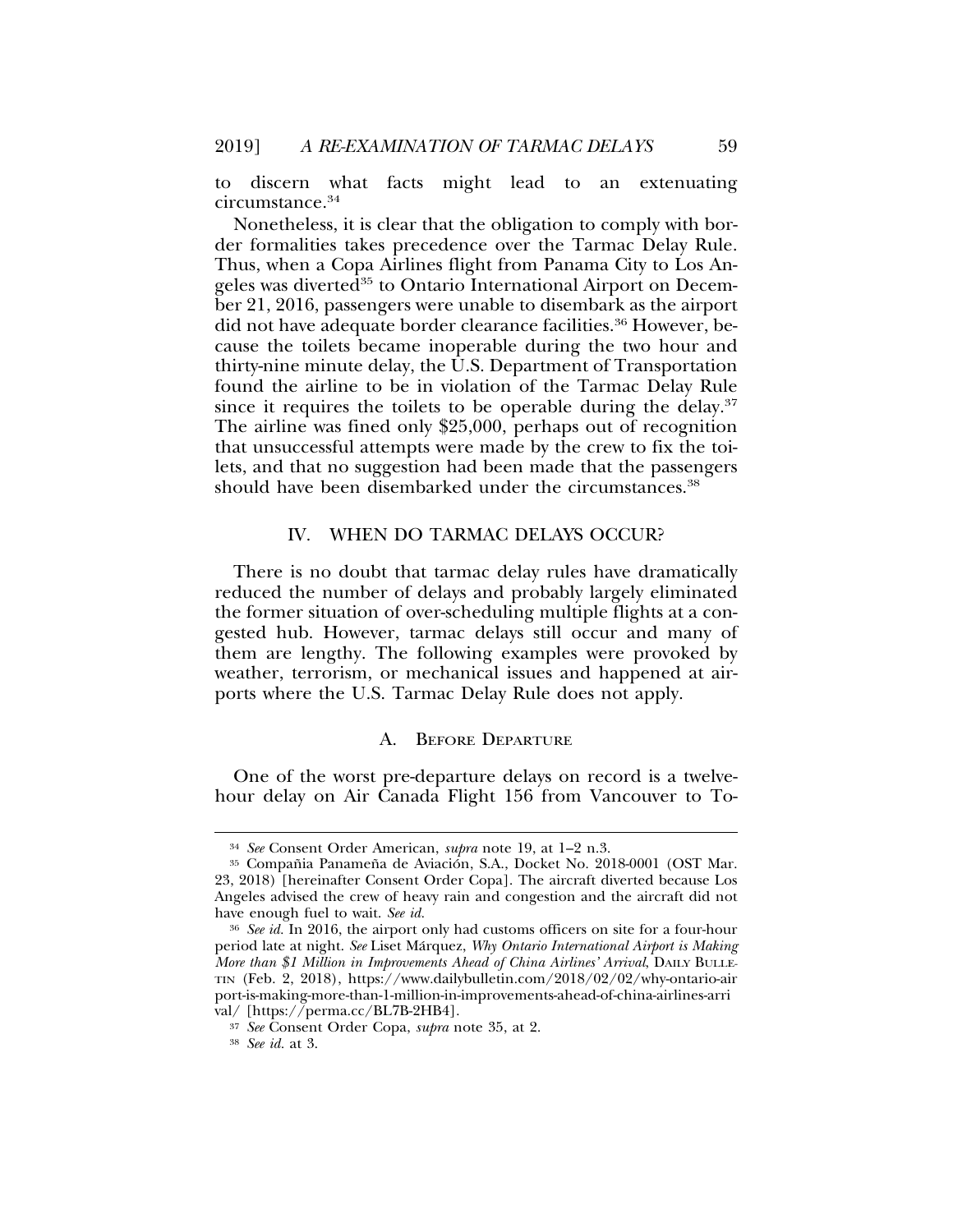ronto on December 23, 2008.<sup>39</sup> At the time, there was a snowstorm in metro Vancouver.<sup>40</sup> The airport received twelve inches of snow and Air Canada canceled all short- and medium-haul flights.41 In the spirit of trying to get passengers home for Christmas, Air Canada focused on operating its trunk routes, including services to Toronto.

Flight 156 was affected by creeping delays, which extended as each new impediment came into focus. During the twelve-hour period, the aircraft was de-iced at least twice, the crew ran out of duty time and had to be replaced, the airport ran out of de-icing fluid, the aircraft was unable to taxi due to snow-filled runways, and it needed to be refueled again.<sup>42</sup> For passengers, creeping delays are horrible.

"Every time something came over the intercom we just didn't believe it. 'Cause they'd say, 'Oh, we're going to be going in five minutes. Oh, we're going to be going in 35 minutes.' It just didn't happen. It was like another hour, another two hours, and we never got communication to tell us what was happening."<sup>43</sup> According to another passenger, "[the] worst of all, people didn't know when they would get off the ground."44

During the delay, the passengers were kept on board, but they were given food and drinks, the lavatories were functional, the in-flight entertainment system was switched on and working, and regular announcements were made.45 In addition, Air Canada offered each passenger a \$500 voucher.<sup>46</sup> More importantly, those passengers made it home for Christmas.

However, after arriving in Toronto, passengers spoke of a twenty-four-hour ordeal, which included the twelve-hour tarmac delay, and reported being treated as hostages.47 In fact, the inci-

<sup>39</sup> *See "We Felt Like Hostages": Passengers on Delayed Vancouver-Toronto Flight*, CBC NEWS (Dec. 24, 2008), https://www.cbc.ca/news/canada/toronto/we-felt-likehostages-passengers-on-delayed-vancouver-toronto-flight-1.704186 [https://per ma.cc/RGJ9-SZ7J].

<sup>40</sup> *See id.*

<sup>41</sup> *See Travellers Vent Anger at Air Canada's Holiday Delays*, CTV NEWS (Dec. 29, 2008), https://www.ctvnews.ca/travellers-vent-anger-at-air-canada-s-holiday-de lays-1.355427 [https://perma.cc/HXM7-QG2R].

<sup>42</sup> *See* Fitzgerald, *supra* note 24, at 59.

<sup>43</sup> *See "We Felt Like Hostages": Passengers on Delayed Vancouver-Toronto Flight*, *supra* note 39 (quoting Flight 156 passenger Jae Valentine).

<sup>44</sup> *Id.* (quoting Flight 156 passenger Pina Belparsi).

<sup>45</sup> *Id.*

<sup>46</sup> *Id.*

<sup>47</sup> *Id.*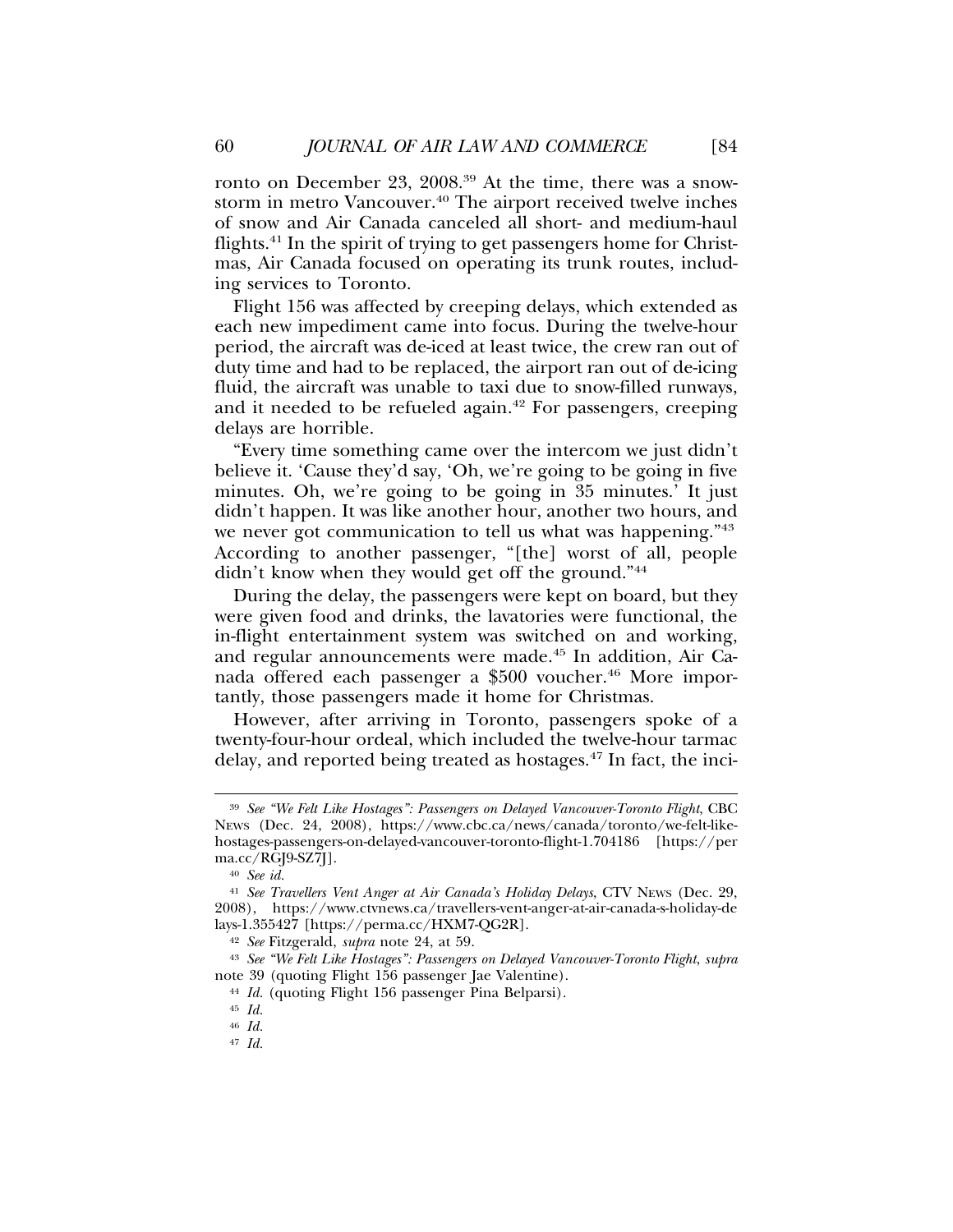dent provoked calls for "new rules to better protect airline travellers."48 Ultimately, the event helped spur a legislative attempt<sup>49</sup> "to create a passenger bill of rights similar to ones used in New York State and in the European Union."50

# *1. Alternatives to Tarmac Delays before Departure*

In hindsight, it might have made more sense for Air Canada to have canceled the above-mentioned Flight 156. The passengers would not have been home for Christmas, but Air Canada would not have had the bad publicity of a twelve-hour tarmac delay and thus might not have had to offer any compensation to the passengers. Indeed, airline crews may learn to be quicker to cancel such flights after such incidents. The creeping delay that plagued Flight 156 can be modeled and broken down into components. Now, once the first few events happen and the pattern of a potential creeping delay becomes evident, the airline should cancel the flight before two hours have elapsed and thereby avoid any potential liability with respect to a tarmac delay.

# *2. How is Compensation Affected When a Tarmac Delay Results in a Canceled Flight?*

The legislative initiative introduced in the aftermath of Flight 156 would have introduced compensation for tarmac delays *and* canceled flights.51 If airlines are to be liable to compensate passengers both for tarmac delays and also for canceled flights, the decision on when to cancel may shift from the crew to management, who will try to minimize their legal obligations.<sup>52</sup>

Just as Air Canada might have been wise to cancel Flight 156 early in the process, had the company been liable for cancelations and tarmac delays, the company might have decided to not even attempt to offer any flights out of Vancouver during the snowstorm. Indeed, depending on the inter-relation between compensation for tarmac delays and compensation for canceled flights, one can imagine a scenario in which flights will either be pre-emptively canceled, not scheduled at all, or very expensively

<sup>48</sup> *Travellers Vent Anger at Air Canada's Holiday Delays*, *supra* note 41.

<sup>49</sup> *See* An Act to Provide Certain Rights to Air Passengers, Bill C-310, 2d Sess., 40th Parl. (2009) (Can.).

<sup>50</sup> *See* Greg Knott, *Mayors Want Passengers' Bill of Rights*, TELEGRAM, Jan. 13, 2008, at A3.

<sup>51</sup> *See* Fitzgerald, *supra* note 24, at 64.

<sup>52</sup> *See id.* at 45–51.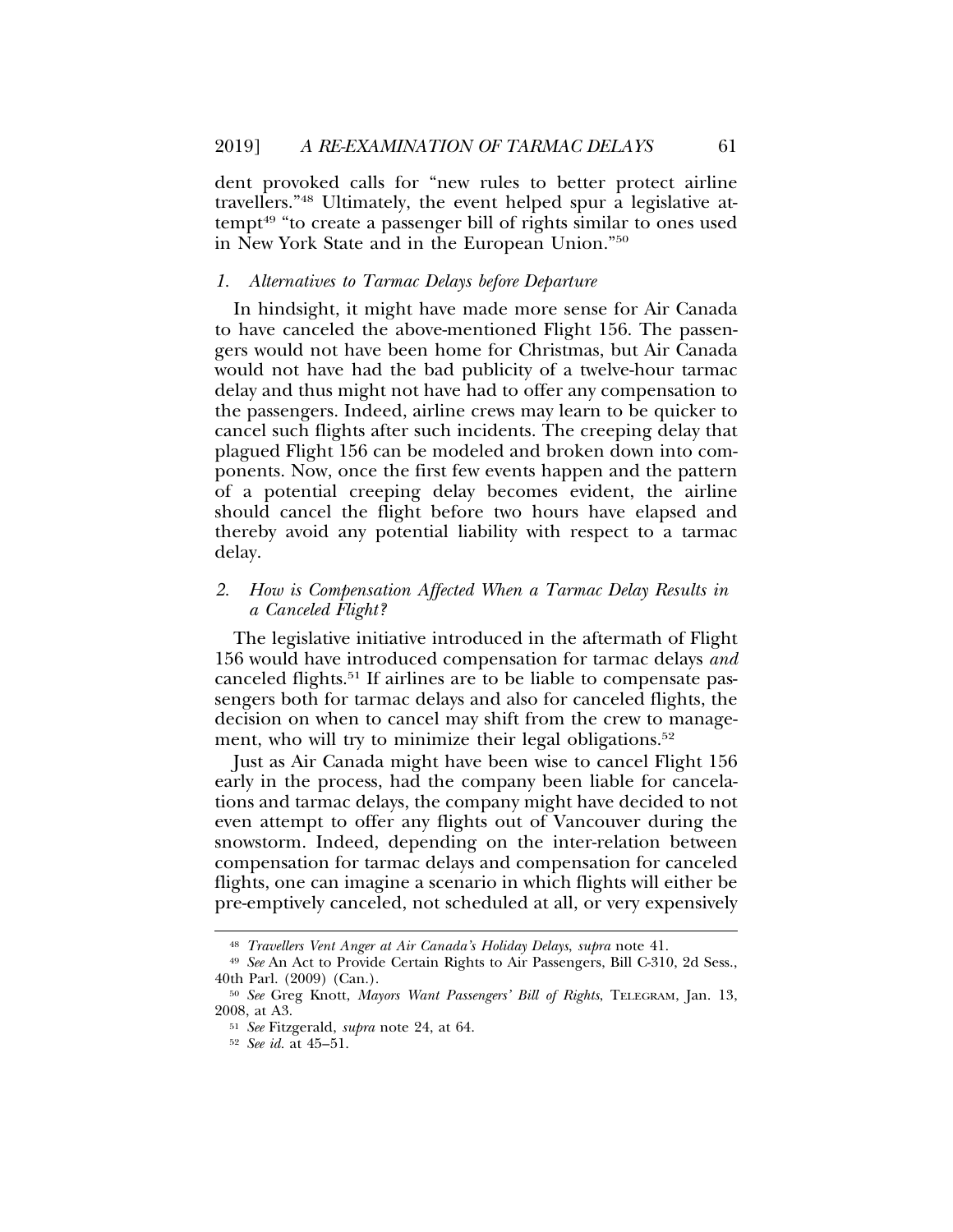priced to cities with particularly inclement weather. Instead of protecting passengers in places like St. John's, compensation regimes could make air tickets from St. John's to Toronto in January either harder to find or more expensive to purchase.

# B. AFTER ARRIVAL

Where a tarmac delay occurs after arrival, it is often due to ground congestion or obstacles of some sort between the runway and the gate.

# *1. Domestic Arrival at Alternate or Diversion Airports*

Aircraft arriving from domestic destinations simply need a safe place to disembark their passengers, and this could happen either at a gate or by using stairs and a bus. Perhaps for this reason, there are remarkably few current examples of lengthy tarmac delays; there were only four such delays in 2010.53 Thus, one of the few cases is where an Air Canada 787, operating from Calgary to Frankfurt, had to divert to Goose Bay due to an engine oil leak.54 Usually, in cases such as this, the affected aircraft would not be able to continue the flight and passengers would have to wait at least four to five hours<sup>55</sup> for a replacement aircraft to arrive. As this was a domestic flight, there were no obstacles to disembarking the passengers at Goose Bay during the wait, but it is difficult to determine whether this actually happened. If not, this would be one of the longer tarmac delays of an aircraft arriving from a domestic point of origin at another airport in the same country.

#### *2. International Arrival at Alternate or Diversion Airports*

When an aircraft in-bound from a foreign destination is diverted, there are often complex border clearance issues. Few of the passengers of a Toronto-bound flight from Delhi that had to

<sup>53</sup> *See* CHIWEI YAN ET AL., TARMAC DELAY POLICIES: A PASSENGER-CENTRIC ANALY-SIS 6 (2015).

<sup>54</sup> *See* Simon Hradecky, *Incident: Canada B789 Over Atlantic on May 29th 2018, Engine Oil Leak*, AVIATION HERALD (June 4, 2018), http://avherald.com/h?article =4b97542a&opt=0 [https://perma.cc/EH4R-9TTP].

<sup>55</sup> The length of the delay is, in part, based on the distance the replacement aircraft has to fly. In this case, the aircraft was probably based in Toronto, and a non-stop flight from Toronto to Goose Bay is roughly 3.5 hours.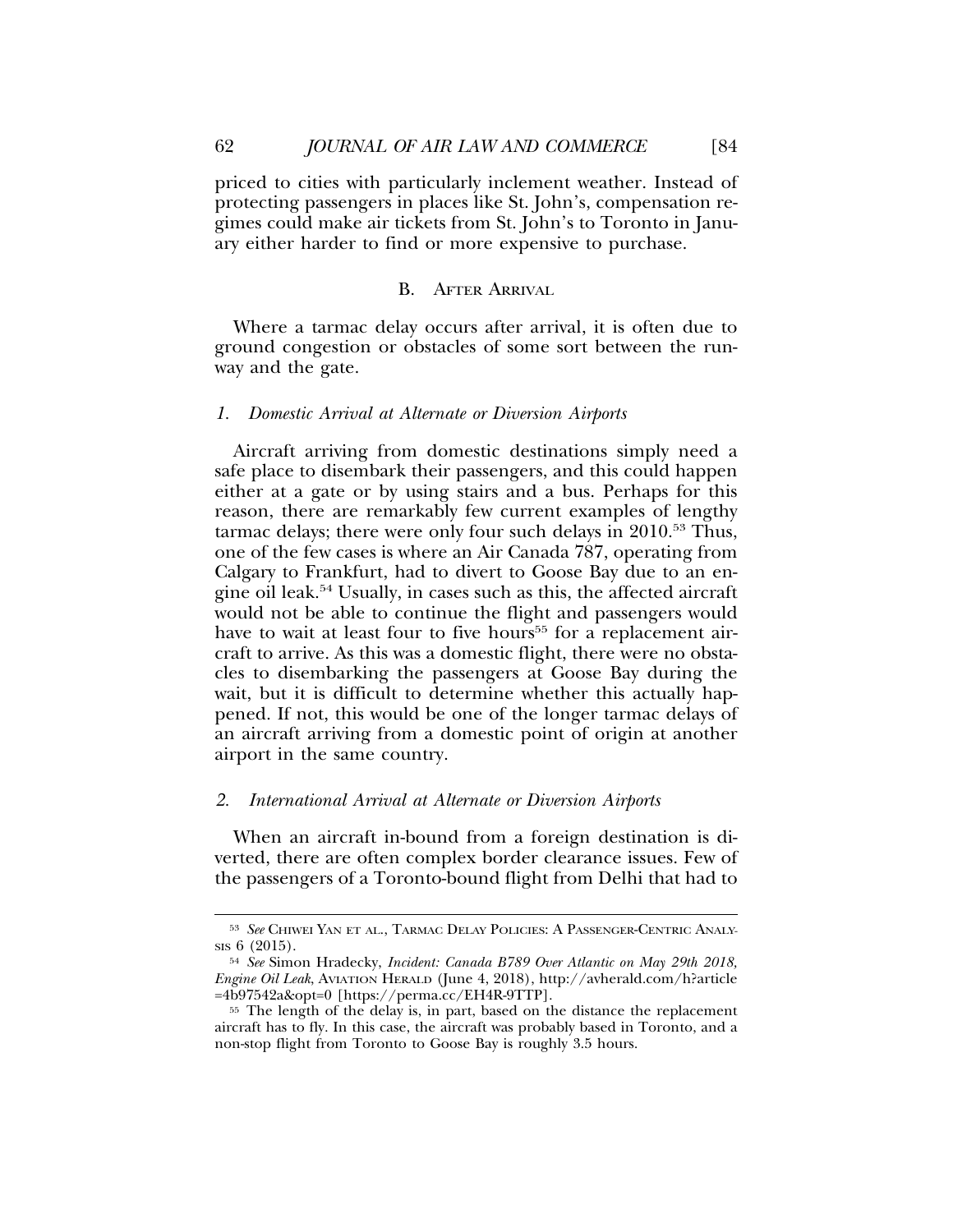divert to Moscow Domodedovo<sup>56</sup> would have had valid visas for Russia.57 Russians destined for Thailand encountered visa issues when their plane diverted to Delhi.<sup>58</sup> Russian diplomats got involved when a Russian aircraft bound for Cuba diverted to Atlantic City.59 Such complexities appear to be impacting decisions as to where to divert. When an aircraft flying from Madrid to Shanghai experienced a fuel leak over Novosibirsk, they chose to divert the aircraft to Helsinki rather than to Moscow.60

#### a. Logistics

A diversion airport must be big enough to accommodate the aircraft, and its runway must be long enough for the plane to land safely and later take off safely. When a Singapore Airlines A380 experienced cabin pressure problems over Afghanistan, a landing in Kabul was unthinkable and the airport at Ashgabat could not handle the aircraft.<sup>61</sup> Similarly, the diversion of an Air France A380 with 497 passengers and twenty-four crew to Goose

<sup>56</sup> *See* Simon Hradecky, *Incident: Canada B789 Near Moscow on June 4th 2018, Engine Flamed Out and was Restarted*, AVIATION HERALD (June 7, 2018), http:// avherald.com/h?article=4b997d46 [https://perma.cc/33XP-27T8].

<sup>57</sup> At that airport, passengers who transfer between international flights typically must pass through Russian passport control. *See Transfer*, DOMODEDOVO, http://www.dme.ru/en/transfer/ [https://perma.cc/RUS5-EJWD] (last visited Mar. 27, 2019). Moscow's Sheremetyevo International Airport has an international transit area and only a boarding pass is required for international passenger. *See Frequently Asked Questions*, SVO, http://www.svo.aero/en/passengers/faq/ [https://perma.cc/U8RH-GDVE].

<sup>58</sup> Simon Hradecky, *Incident: Nordwind B772 Near Delhi on Feb 4th 2018, Engine Trouble*, AVIATION HERALD (Feb. 6, 2018), http://avherald.com/h?article=4b499b fb&opt=0 [https://perma.cc/M86V-MJSZ]. The passengers remained on the plane for over nine hours while visa issues were sorted out. *Id.* The airline sent replacement aircraft which departed Delhi for Thailand twenty-nine hours after the troubled aircraft had landed. *See id.* Fortunately, the Indian authorities were able to find a solution that allowed the passenger to disembark and be taken to hotels. *See id.*

<sup>59</sup> *See* Simon Hradecky, *Incident: Azur B763 Near Atlantic City on Jan 31st 2018, Engine Problem*, AVIATION HERALD (Feb. 1, 2018), http://avherald.com/h?article= 4b4578c0&opt=0 [https://perma.cc/T4UK-3SLV]. A replacement plane retrieved the passengers from Atlantic City and brought them to Cuba twenty hours later than scheduled. *See id.*

<sup>60</sup> *See* Simon Hradecky, *Incident: Iberia A332 Over Russia on Feb 9th 2018, Suspected Fuel Leak*, AVIATION HERALD (Feb. 13, 2018), http://avherald.com/h?article =4b4e1e0a&opt=0 [https://perma.cc/2H8Q-MNDX]. Finland is a member of the EU. *See Countries*, EUROPA.EU, https://europa.eu/european-union/about-eu/ countries\_en [https://perma.cc/QP5L-AB3Y].

<sup>61</sup> *See* Simon Hradecky, *Incident: Singapore A388 Near Baku on Jan 6th 2014, Loss of Cabin Pressure*, AVIATION HERALD (Apr. 24, 2017), http://avherald.com/h?arti cle=46e1dcdb/0001&opt=0 [https://perma.cc/TC6L-7CW6]. The aircraft, flying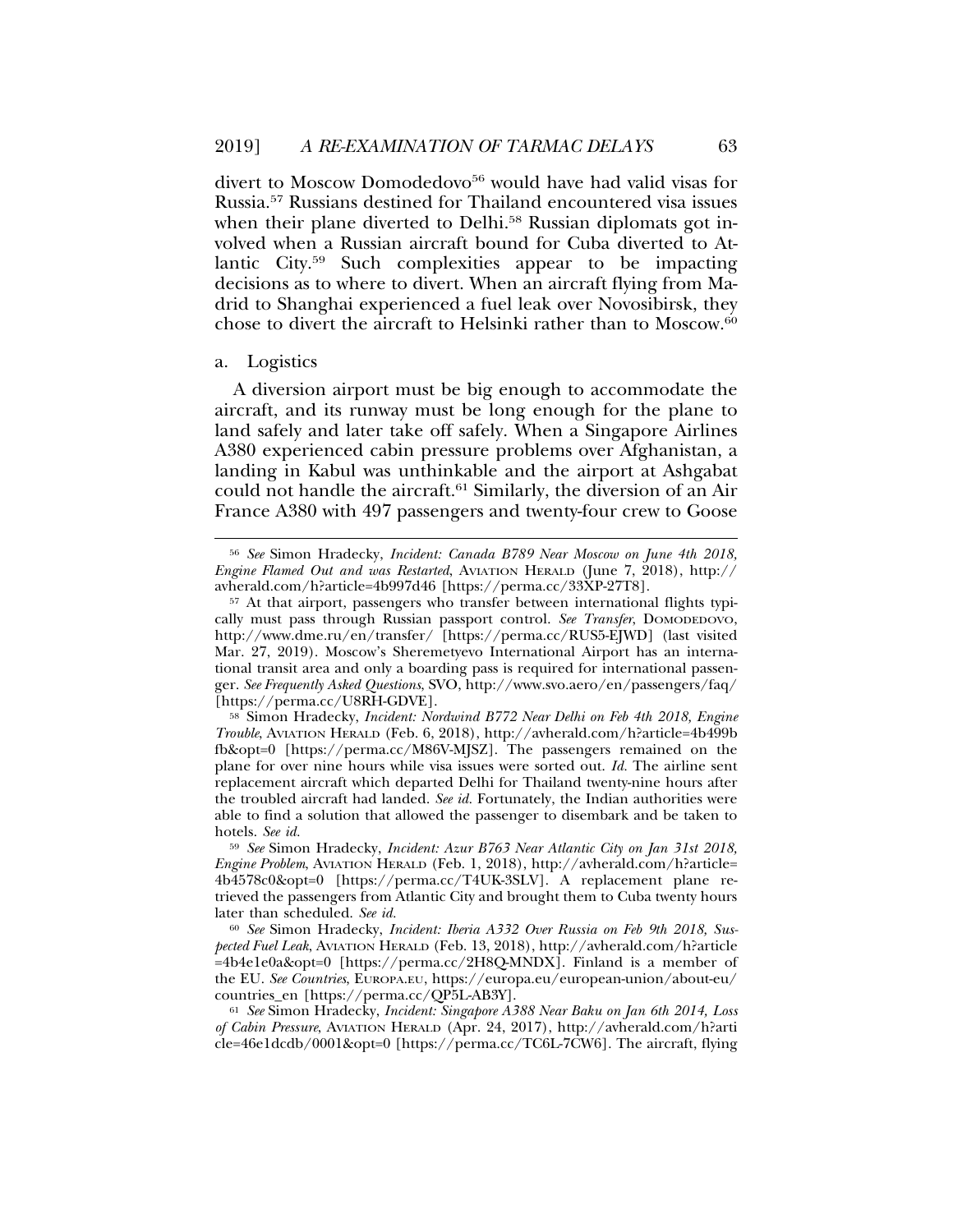Bay, a town of 8,000 people, was an overwhelming prospect and there was some doubt as to whether the airport had stairs that could grant access to the aircraft.<sup>62</sup>

# b. Customs Availability

Even if an airport is a designated port of entry for the country in which it is located, many airports without significant international traffic do not have customs facilities which are available twenty-four hours a day, $63$  there may be reduced staff at certain periods of the day, and some airport's customs facilities may only be available at specific terminals.64

#### *i. Customs May Be Closed or Under-Staffed*

On Saturday, March 8, 2008, two Montreal-bound aircraft of Cubana, the national Cuban airline, were diverted to Ottawa because of a significant snowstorm in Montreal.65 The aircraft, Cubana Flights 170 and 172, landed at Ottawa at roughly 6:00 P.M., where snow was also falling, and their crews subsequently found that the Montreal airport had closed due to inclement weather.<sup>66</sup> As the delay became longer, there was a question of getting access to a gate, but the aircraft were stuck in the snow and, as inbound international flights, the passengers needed to

from London to Singapore, diverted to Baku (Azerbaijan), which was the next nearest airport. *See id.* No serious visa problems would have existed in Azerbaijan.

<sup>62</sup> *See* Simon Hradecky, *Incident: France A388 Over Greenland on Sep 30th 2017, Uncontained Engine Failure, Fan and Engine Inlet Separated*, AVIATION HERALD (Sept. 30, 2017), http://avherald.com/h?article=4af15205 [https://perma.cc/NLF4- KNU2].

<sup>63</sup> Even at an airport as large as Minneapolis-St. Paul International Airport, customs is only open from 6:00 A.M. to 10:00 P.M. *See Airport Guide*, BOOMERANG CARNETS, https://www.atacarnet.com/sites/default/files/documents/airport\_ maps/MSP\_Airport\_Map\_T2\_-\_US\_Version.pdf [https://perma.cc/A66T-F5Q6]. As of August 2018, Minneapolis received under a dozen international flights a day from destinations requiring U.S. customs clearance. The earliest flight arrived at 8:44 (Saskatoon) and the last arrived at 18:22 (Cancun). Intercontinental flights from Amsterdam, London, Paris, and Tokyo all arrived within roughly a six-hour window between 11:20 and 5:17. *See* Delta Air Lines System Timetable: Validity Period: Sunday, 1st July 2018 to Wednesday, 15th August 2018.

<sup>64</sup> At Chicago O'Hare, only Terminal 5 has customs facilities. *See International Traveler*, FLY CHICAGO, https://www.flychicago.com/ohare/myflight/international/pages/default.aspx [https://perma.cc/Z6SG-9Y75]. The location of customs is only a problem when the airport is particularly congested.

<sup>65</sup> *Fliers' Bill of Rights is a Timely Idea*, MONTREAL GAZETTE (Mar. 12, 2008), www .pressreader.com.

<sup>66</sup> *See id.*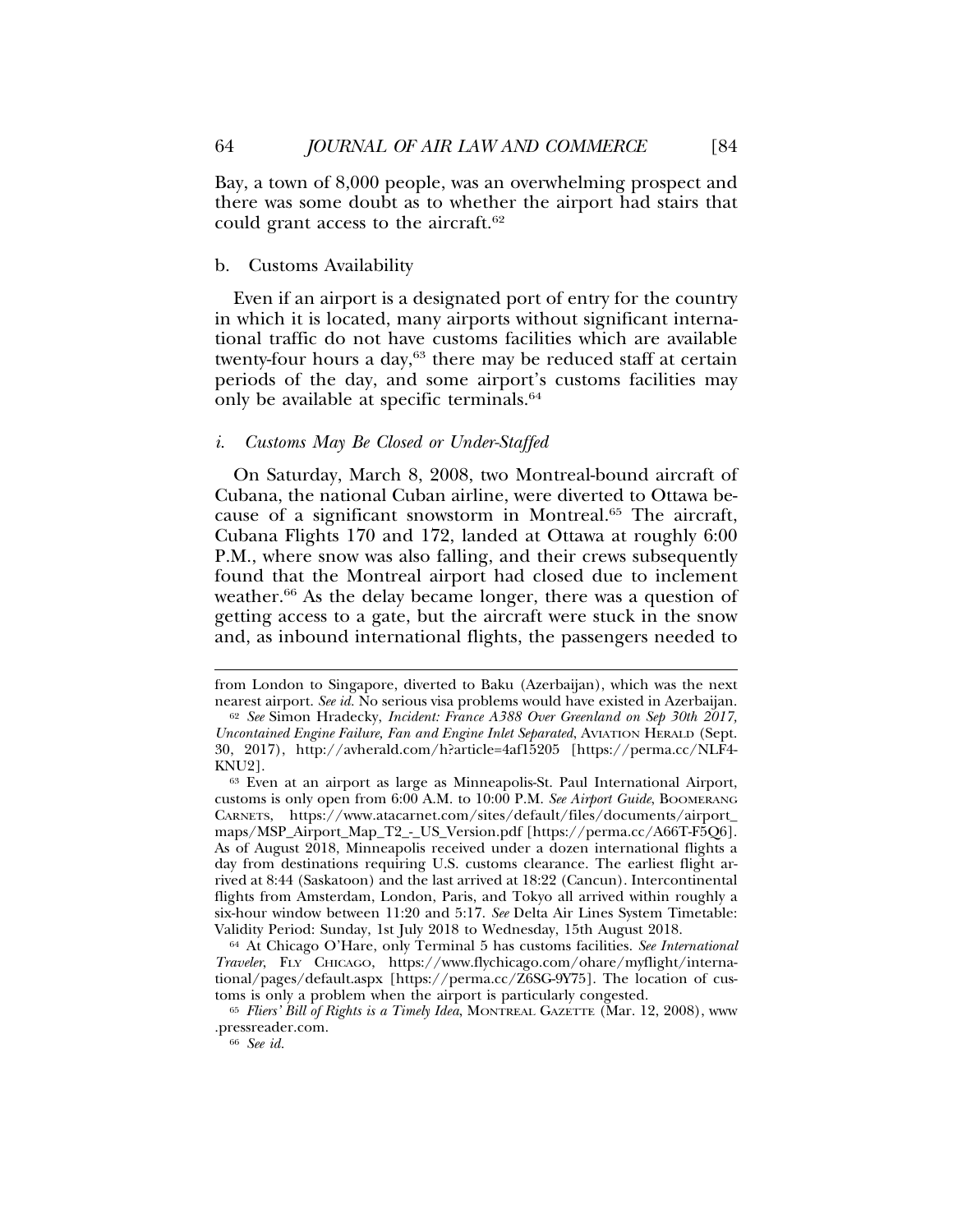clear customs and immigration formalities.67 By the time the crews decided to disembark the passengers in Ottawa, it was after 3:45 A.M. and customs and immigration facilities were closed. Eventually, after being on the ground for eleven hours, a passenger called 911 and the Royal Canadian Mounted Police let them off the plane.<sup>68</sup> It is not clear whether the passengers were sent to a holding area or processed through the Canadian border formalities, but the incident produced a significant amount of finger-pointing between the various authorities and provoked calls for tarmac delay legislation in Canada.69

#### *ii. Customs May be Unavailable*

On September 11, 2001, thirty-eight wide-body planes were diverted to Gander<sup>70</sup> and each one of them had to proceed through Canadian border formalities. Gander does not usually receive inbound wide-body flights<sup>71</sup> and so Canadian officials told the captain of the thirty-third inbound plane that she and her passengers would not be getting off the plane until the next day.72 The people of Gander brought supplies to her plane, but she and her passengers spent twenty-one hours on the tarmac at Gander, waiting to be cleared though Canadian border formalities.73 Amazingly, the record for the longest tarmac delay is probably held by the passengers of Delta Flight 37, who spent nearly twenty-seven hours on their plane at Gander.<sup>74</sup>

<sup>73</sup> *Id.*

<sup>67</sup> *See id.*

<sup>&</sup>lt;sup>68</sup> See Nicole Michaud, *Attente Interminable à Bord du Vol 170*, LE DEVOIR (Mar. 18, 2008); *Fliers' Bill of Rights is a Timely Idea*, *supra* note 65.

<sup>69</sup> *See Fliers' Bill of Rights is a Timely Idea*, *supra* note 65.

<sup>70</sup> *See* 11-09-2001 FOUR DAYS IN SEPTEMBER, TRANSPORT CANADA 18 (2002), https://www.tc.gc.ca/media/documents/mediaroom/Sept\_11\_2001\_Four\_Days \_in\_September.pdf [https://perma.cc/2ZW7-PHW8].

<sup>71</sup> Indeed, Gander does not usually receive international flights and so customs agents had to be brought to Gander by car from St. John's and a make-shift customs facility was set up. *See* Marc Weissman, *Remembering 9/11*, CBC "THE WORD" (Sept. 8, 2011), http://www.cbc.ca/nl/theword/2011/09/08/marc-weismannthank-you-to-gander/ [https://perma.cc/X39E-EVJR].

<sup>72</sup> *See* Terry Maxon, *Tales of 9/11: Beverley Bass Took a Detour to Gander*, DALL. MORNING NEWS (Sept. 10, 2011), https://www.dallasnews.com/business/air lines/2011/09/10/tales-of-911-beverley-bass-too [https://perma.cc/Q7KB-DX JA].

<sup>74</sup> Passengers on Delta Flight 37 London-Cincinnati spent roughly thirty-one hours on the plane, which would have taken roughly four hours to reach Gander from London. *See* Weissman, *supra* note 71.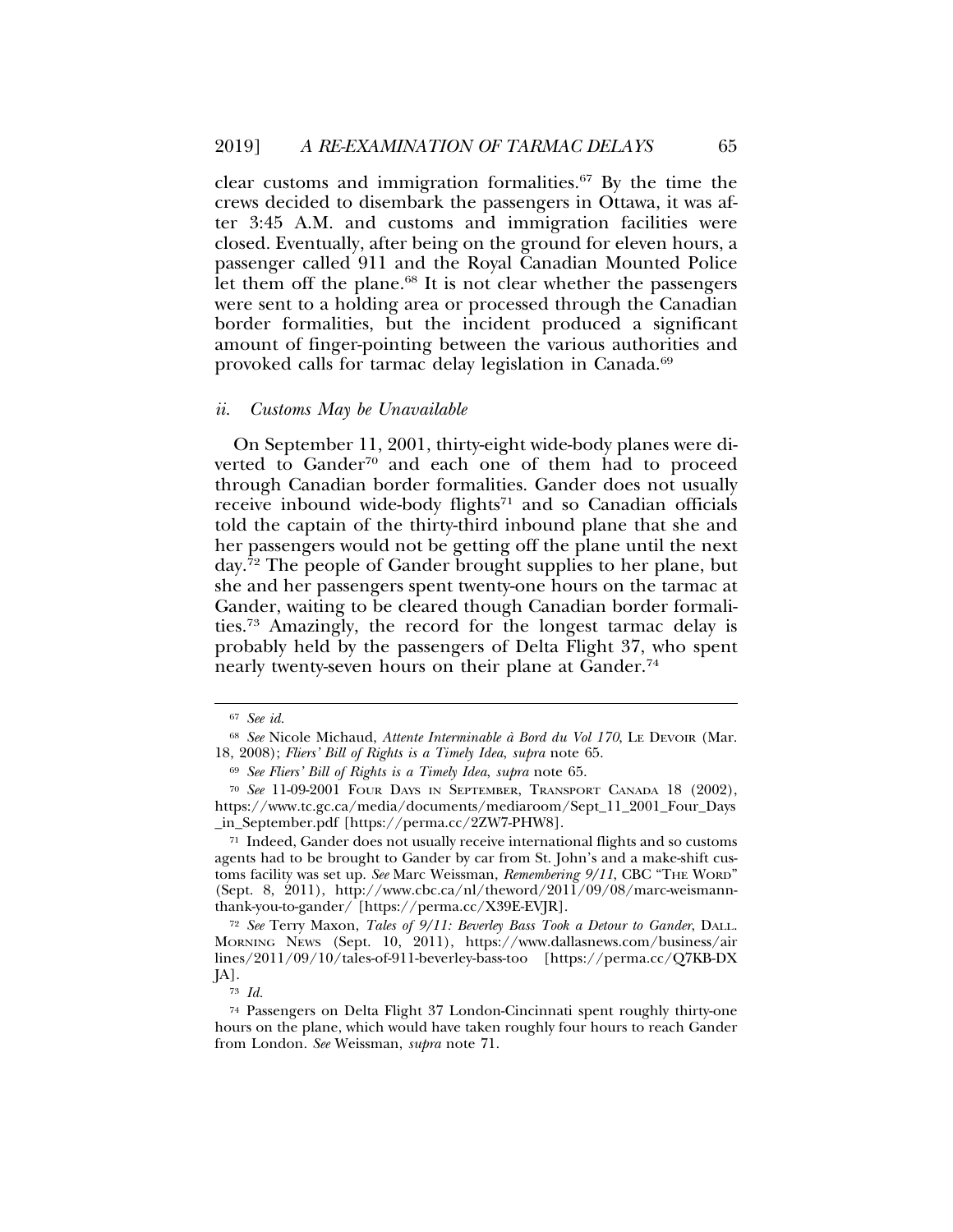# *iii. Getting Off and Getting On*

Obviously, the best way to avoid a lengthy tarmac delay is to allow the passengers to enter the terminal. However, this is no simple request, particularly where the aircraft has been diverted to an unplanned destination and passengers are eager to arrive as quickly as possible at the destination printed on their boarding pass. Allowing passengers to access the terminal requires bringing the aircraft to a gate or bringing stairs and perhaps a bus to the aircraft. The passengers must clear the country's border formalities and then, prior to boarding the new aircraft, the passengers will be subject to pre-board screening.

It should not be assumed that all of the passengers will have the correct immigration documentation to enter the country, unless the airport is located in the same country as the final destination.<sup>75</sup> However, even if all of the passengers have the right documents, the process of disembarking the passengers, clearing them through the country's border formalities, and then clearing them through pre-board screening will take between  $90^{76}$  and 120 minutes.<sup>77</sup> If many aircraft are in the same situation, these times could increase dramatically.

<sup>75</sup> On September 11th, at least three Mexico-bound flights from European airports were diverted to Canada. *See* 777-500er, *All Flight Diversions!*, AIRLINERS.NET (Sept. 2001), https://www.airliners.net/forum/viewtopic.php?t=106431 [https:/ /perma.cc/8MF9-KWZ5]. Many of the passengers would likely not have had immigration documentation for Canada as they had boarded non-stop flights to Mexico. The flights were: (1) Airtours 039, flying Glasgow to Cancun, and diverted to Halifax; (2) Martinair 932, flying Amsterdam to Mexico and diverted to Moncton; and (3) Aeromexico 006, flying from Paris to Mexico and diverted to Stephenville. *See id.*

<sup>76</sup> In 1989, when Delta was flying from Tokyo to Atlanta via Portland, they allowed ninety minutes in Portland for Atlanta-bound passengers to clear U.S. customs and immigration, go through security screening, and re-board the plane. Delta was using a 216-passenger Lockheed L-1011-500 and not all of the passengers arriving in Portland would have been continuing on to Atlanta. Had the plane been bigger or had a greater percentage of the passengers been destined for Atlanta, more time might have been allocated for the stop in Portland. At the time, Delta was the only carrier providing international service to Portland.

<sup>77</sup> In 1975, years before Calgary had U.S. pre-clearance facilities, U.S.-bound passengers would usually clear U.S. border formalities at Spokane, Washington, which was the nearest U.S. port of entry. Hughes AirWest knew that none of its passengers were bound for Spokane, and so it budgeted an hour to clear seventyeight passengers through customs and immigration and provide pre-board screening. Of course, this was a quarter century before September 11, 2001, and the Hughes AirWest aircraft was the only one on the tarmac that needed to access customs and immigration facilities.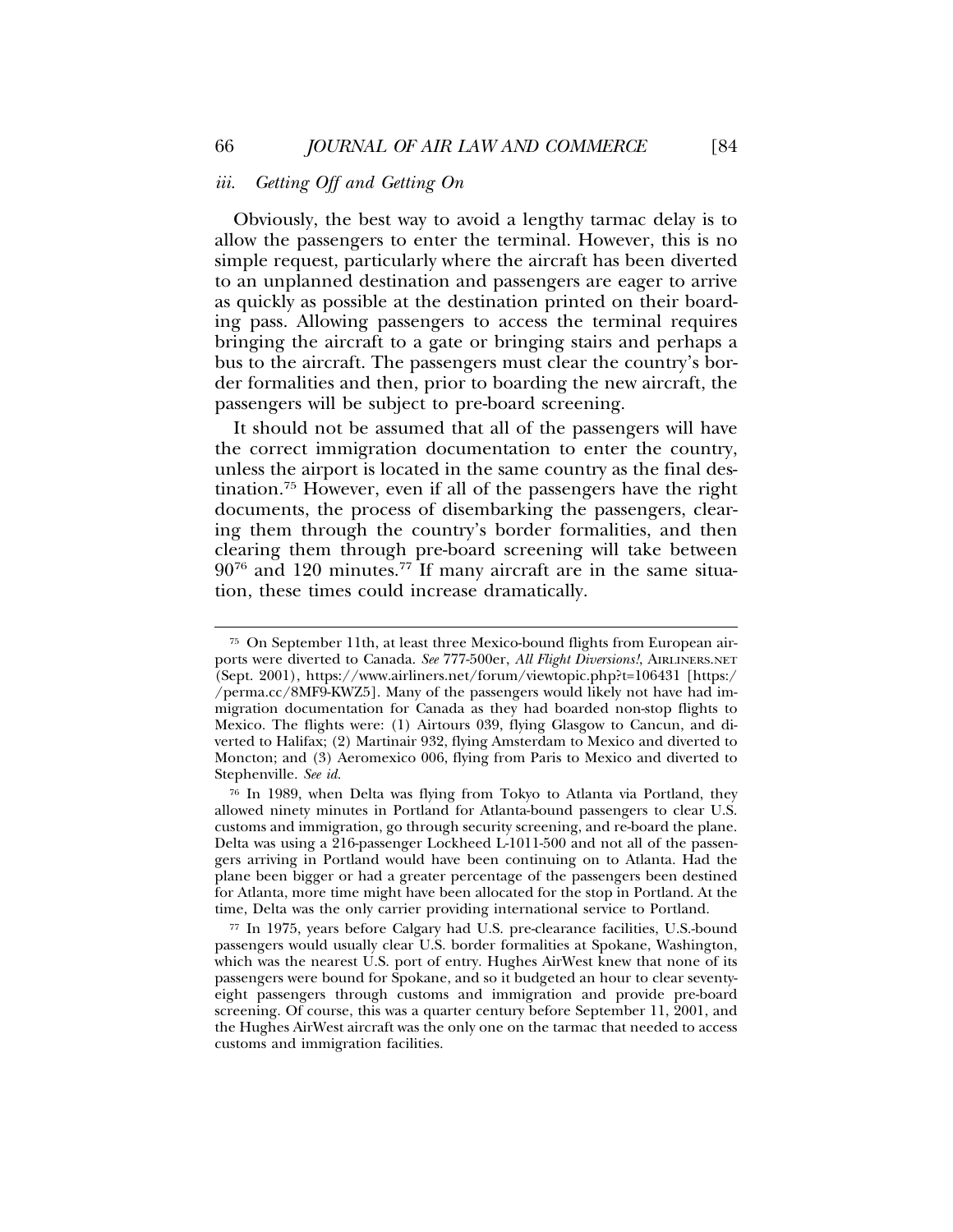Thus, even if the parents of toddlers want access to toilet facilities and a play area, if a passenger wants to be able to walk around and get some fresh air, or if a smoker really needs to light up, the crew must add 90–120 minutes to the time the passengers will be in the terminal and assure themselves that the passengers will be back on the plane before it is time to depart. Consequently, in situations where the duration of the delay is unknown, crews may be reluctant to allow terminal access out of fear that such access would actually prolong the delay and further slow the flight's final arrival at its scheduled destination.

# C. NATURE OF THE STOP

Over sixty incidents at three small Canadian airports were studied in order to analyze tarmac delays in isolation. The airports included Gander, Goose Bay, and Stephenville, all in the Canadian province of Newfoundland and Labrador. Gander is a former global crossroads and en-route fuel stop for transatlantic flights,78 Goose Bay is an air base of the Royal Canadian Air Force,79 and Stephenville airport is a former U.S. Air Force base.<sup>80</sup>

The airports are located close to the flight path followed by aircraft operating transatlantic flights and they all have very long runways.81 Yet none of the three airports receives wide-body aircraft on a scheduled basis and none are served by a foreign carrier.82 Thus, when a foreign carrier lands a wide-body aircraft at one of these airports, the normal infrastructure the airline might have had at the airport of departure or the airport of arrival is lacking and each of the airports are thousands of miles away from any major international airport.

Predictably, when the crew of an airliner experiences a problem over these airports, the general desire is to land somewhere else. Thus, when a U.S.-bound Virgin Atlantic flight had a fueltransfer problem, the crew initiated a diversion to Stephenville

<sup>78</sup> Adam Gollner, *Gander Airport: When the Going Was Good*, N.Y. TIMES (Mar. 20, 2005), www.nytimes.com/2005/03/20/travel/tmagazine/20TGANDER.html?\_r= 1& [https://perma.cc/MJ6V-BGKV].

<sup>79</sup> *5 Wing Goose Ba*y, ROYAL CANADIAN AIR FORCE, http://www.rcaf-arc.forces.gc .ca/en/5-wing/index.page [https://perma.cc/RQL9-XSA8].

<sup>80</sup> It served as Ernest Harmon Air Force Base from 1948 to 1966. *See About Us*, STEPHENVILLE AIRPORT CYJT, http://cyjt.com/about-us/ [https://perma.cc/GT3 2-5CXE].

<sup>81</sup> *See id.*; Gollner, *supra* note 78; *5 Wing Goose Bay*, *supra* note 79.

<sup>82</sup> *See About Us*, *supra* note 80; Gollner, *supra* note 78; *5 Wing Goose Bay*, *supra* note 79.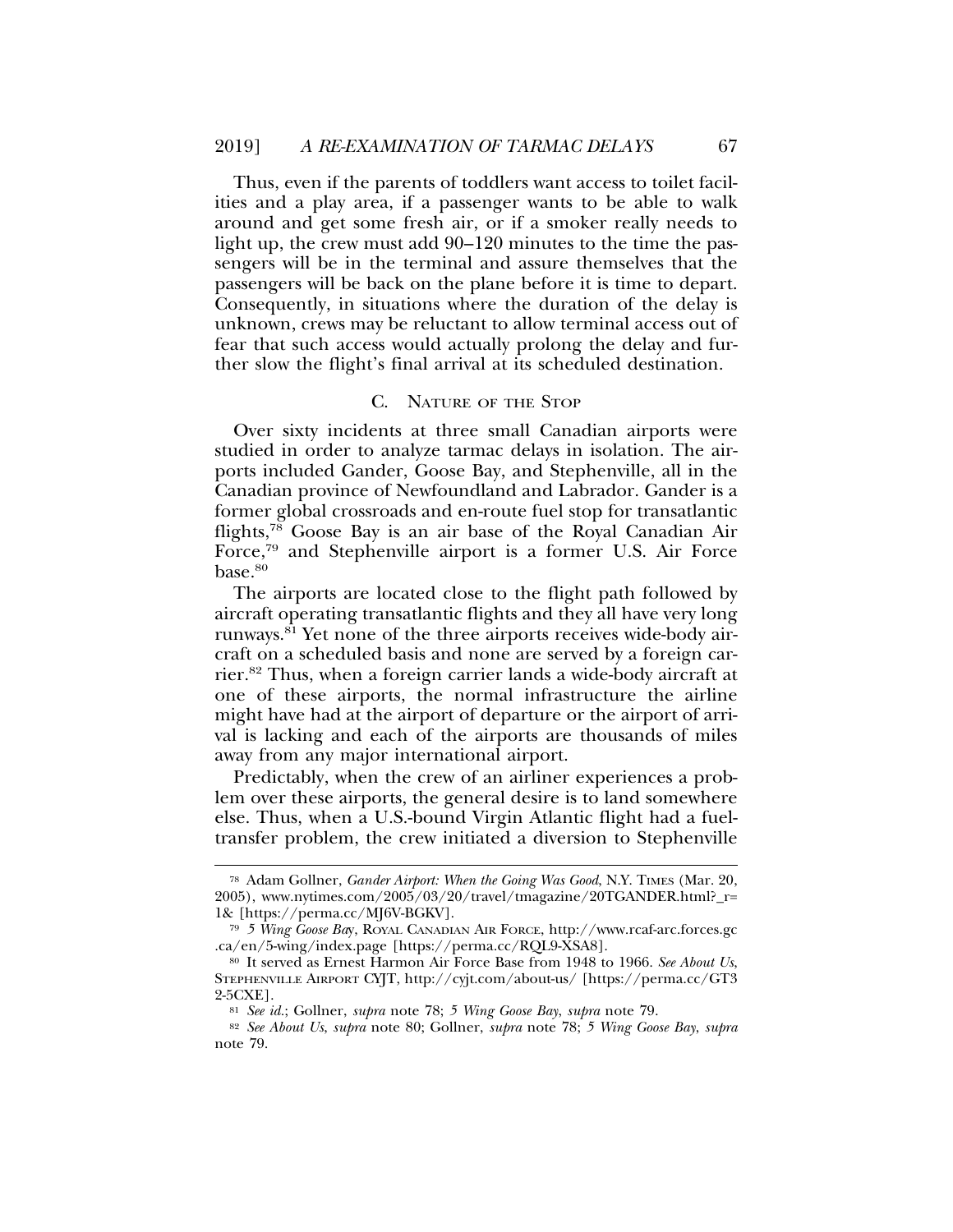but ultimately landed in Boston;<sup>83</sup> when a Paris-bound Delta flight experienced generator failure over Goose Bay, the crew diverted to New York;<sup>84</sup> and when the crew of a Rome-bound Alitalia flight discovered fuel contamination over Gander, the crew initiated a diversion to Gander but ultimately landed in St. John's.85

# *1. Quick Stop*

Airlines will land at one of the three airports in the case of a minor repair. Thus, when the auxiliary power unit (APU) of an Atlanta-bound Delta Airline flight failed over Goose Bay, the crew chose to land and have the APU fixed and quickly took off again.86 Possibly because Goose Bay is a well-equipped Air Force base, a Delta crew landed there due to smoke in the cockpit,<sup>87</sup> a

<sup>86</sup> The aircraft spent two hours on the ground at Goose Bay. *See* Simon Hradecky, *Incident: Delta B763 Near Hudson Strait on Apr 22nd 2012, APU Failure*, AVIATION HERALD (May 2, 2012), http://avherald.com/h?article=44eeda66&opt =0 [https://perma.cc/VFY9-3C66].

<sup>83</sup> *See* Simon Hradecky, *Incident: US Airways A333 Near Gander on May 24th 2014, Fuel Became Unusable*, AVIATION HERALD (June 3, 2014), http://avherald.com/ h?article=4755395a&opt=0 [https://perma.cc/5KVK-4WKF].

<sup>84</sup> *See* Simon Hradecky, *Incident: Delta B763 Near Goose Bay on Jan 2nd 2018, Generator Failure*, AVIATION HERALD (Jan. 3, 2018), http://avherald.com/ h?article=4b32a0c2&opt=0 [https://perma.cc/5JUU-YVLL].

<sup>85</sup> *See* Simon Hradecky, *Incident: Alitalia A332 Near St. John's on Nov 22nd 2017, Fuel Contamination*, AVIATION HERALD (Nov. 23, 2017), http://avherald.com/ h?article=4b17187d [https://perma.cc/7USY-9JDZ]. St. John's is the capital of Newfoundland and Labrador and has roughly twenty times Gander's population of approximately 11,000. *See Census Profile, 2016 Census: Gander*, STATISTICS CAN., https://www12.statcan.gc.ca/census-recensement/2016/dp-pd/prof/details/ page.cfm?Lang=E&Geo1=POPC&Code1=0311&Geo2=PR&Code2=47&%E2%80 %A6 [https://perma.cc/WZ5E-C6V7]; *Census Profile, 2016 Census: St. John's*, STA-TISTICS CAN., https://www12.statcan.gc.ca/census-recensement/2016/dp-pd/ prof/details/page.cfm?Lang=E&Geo1=CSD&Code1=1001519&Geo2=CD&Code 2=10%E2%80%A6 [https://perma.cc/7TKH-YZ6U]. Air Canada has a maintenance base there and there are scheduled flights to Halifax, Montreal, Ottawa, and Toronto. Alitalia flew a replacement 777 from Rome, and the passengers had over a half a day to explore St. John's. *See* Hradecky, *Incident: Alitalia A332 Near St. John's*, *supra* note 85.

<sup>87</sup> The aircraft spent 3.45 hours on the ground at Goose Bay. *See* Simon Hradecky, *Incident: Delta Airlines B763 Near Goose Bay on Nov 13th 2009, Smoke in Cockpit*, AVIATION HERALD (Nov. 25, 2009), http://avherald.com/h?article=422d 9777&opt=0 [https://perma.cc/UL6H-AFD9].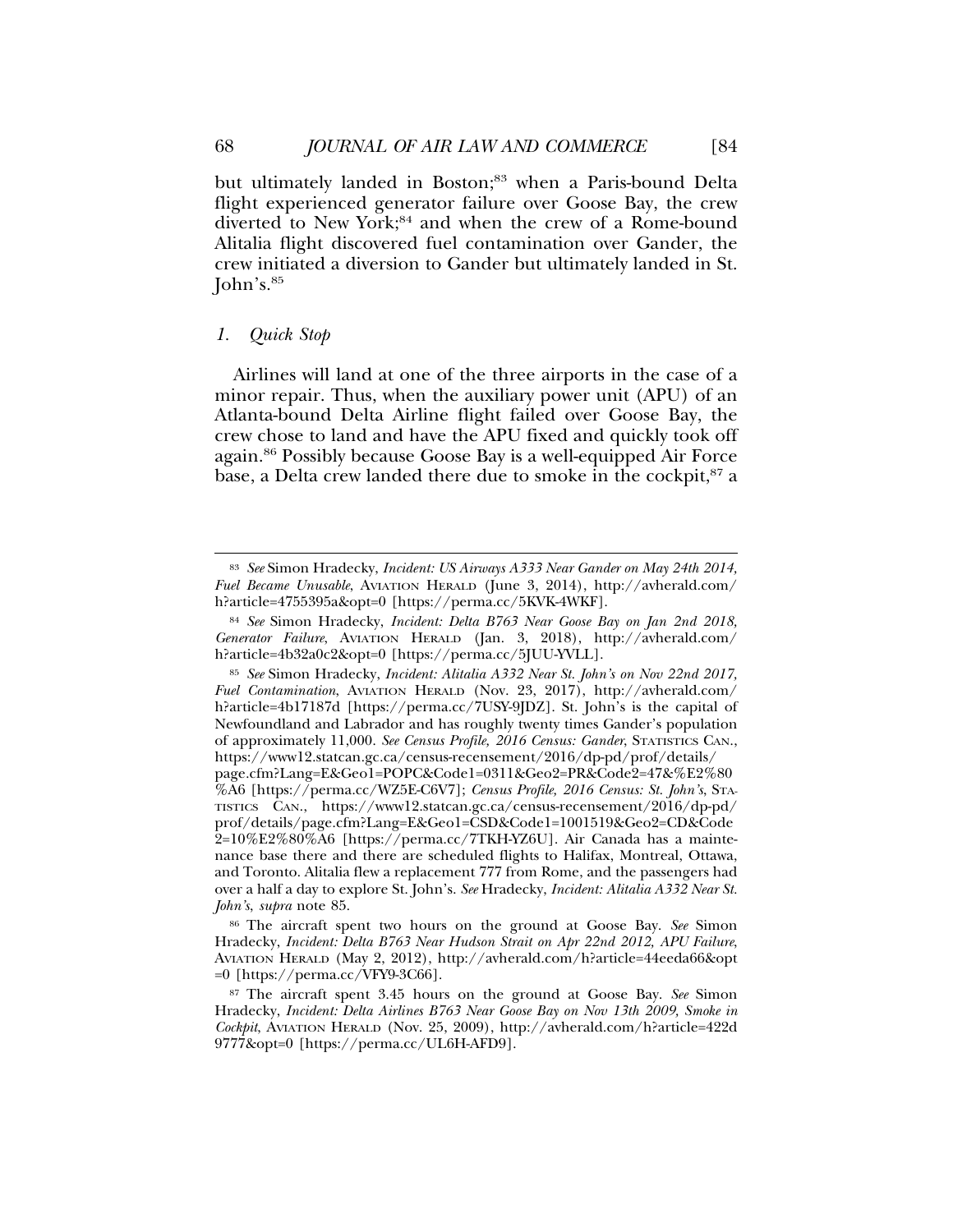United crew landed there to deal with smoke in the cabin,<sup>88</sup> and a Continental crew landed there to deal with a faulty lavatory.89

Airlines such as Lufthansa,<sup>90</sup> Jet Airways,<sup>91</sup> Emirates,<sup>92</sup> and Northwest<sup>93</sup> have made emergency landings at Gander to drop sick passengers at Gander's hospital. Similarly, airlines such as Virgin Atlantic, <sup>94</sup> US Airways, <sup>95</sup> and Jet Airways<sup>96</sup> have deposited unruly passengers with the Gander Royal Canadian Mounted Police detachment, and these passengers have quickly been ordered to pay large fines and compensate the airline for the costs of the diversion. In addition, the unruly passenger has to find his or her way home from Gander, an endeavour which is neither cheap nor easy.

<sup>90</sup> The aircraft spent seventy minutes on the ground at Gander. *See* Simon Hradecky, *Incident: Lufthansa A346 Near Gander on Aug 4th 2011, Medical Emergency*, AVIATION HERALD (Aug. 5, 2011), http://avherald.com/h?article=440d50 b8&opt=0 [https://perma.cc/G3HQ-GWML].

<sup>91</sup> The aircraft made a quick stop at Gander. *See* Simon Hradecky, *Incident: Jet Airways A332 Near Gander on Apr 23rd 2011, Medical Emergency*, AVIATION HERALD (Apr. 26, 2011), http://avherald.com/h?article=43b96bfd&opt=0 [https://per ma.cc/4D7S-7KXA].

<sup>92</sup> The aircraft spent ninety minutes on the ground at Gander. *See* Simon Hradecky, *Incident: Emirates B772 Near Gander on Mar 13th 2009, Medical Emergency*, AVIATION HERALD (Mar. 14, 2009), http://avherald.com/h?article=41670602& opt=0 [https://perma.cc/K2SZ-BN67].

<sup>93</sup> The aircraft spent ninety minutes on the ground at Gander. *See* Simon Hradecky, *Incident: Northwest A333 Near Gander on Jul 24th 2008, Medical Emergency*, AVIATION HERALD (July 26, 2008), http://avherald.com/h?article=40a39651&opt =0 [https://perma.cc/3MWK-DZKH].

<sup>94</sup> The aircraft spent 1.5 hours on the ground at Gander. *See* Simon Hradecky, *Incident: Virgin Atlantic B744 Near Gander on Oct 21st 2010, Unruly Passenger*, AVIA-TION HERALD (Oct. 27, 2010), http://avherald.com/h?article=43287248&opt=0 [https://perma.cc/6VDB-37BK].

<sup>95</sup> The aircraft spent one hour on the ground at Gander. *See* Simon Hradecky, *Incident: US Airways B752 Near Gander on Mar 18th 2010, Unruly Passenger*, AVIA-TION HERALD (Mar. 22, 2010), http://avherald.com/h?article=428dfffd&opt=0 [https://perma.cc/G5YN-S78A].

<sup>96</sup> The aircraft spent one hour on the ground at Gander. *See* Simon Hradecky, *Incident: Jet Airways Near Gander on Jun 4th 2012, Unruly Passenger*, AVIATION HER-ALD (June 7, 2012), http://avherald.com/h?article=450c508d&opt=0 [https:// perma.cc/FUW8-QXYQ].

<sup>88</sup> The aircraft spent 4.5 hours on the ground at Goose Bay. *See* Simon Hradecky, *Incident: United B752 Near Goose Bay on May 3rd 2012, Smoke in Cabin*, AVIATION HERALD (May 11, 2012), http://avherald.com/h?article=44f683ff&opt =0 [https://perma.cc/2HUK-5JF8].

<sup>89</sup> The aircraft spent one hour on the ground at Goose Bay. *See* Simon Hradecky, *Incident: Continental B764 Near Goose Bay on Oct 22nd 2009, Lavatory Issues*, AVIATION HERALD (Oct. 23, 2009), http://avherald.com/h?article=421aba 12&opt=0 [https://perma.cc/8SKK-MAGM].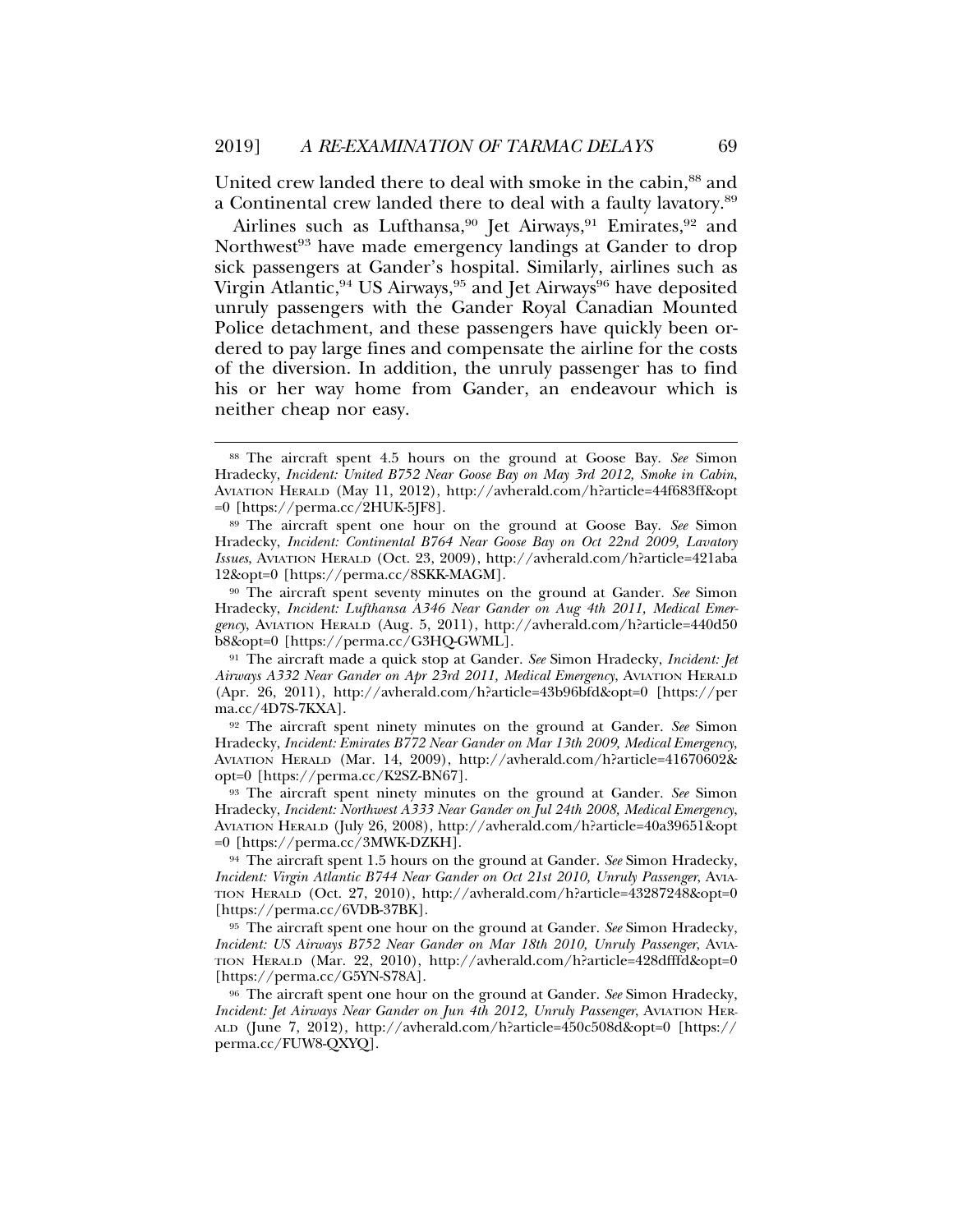Whether at Gander, Goose Bay, or Stephenville, none of the aircraft making a quick stop spent more than four hours on the ground and the crews could always count on local authorities to replenish any needed supplies.<sup>97</sup>

# *2. Complex Stop*

When an aircraft crew experiences flight control problems,<sup>98</sup> an in-flight loss of an engine,<sup>99</sup> a generator and APU failure,<sup>100</sup> an indication of an on-board fire in the crew area<sup>101</sup> or in the cargo hold, $102$  or a bomb threat, $103$  the decision is made to land at the nearest available airfield big enough for the plane to land and take off again. Once on the ground, an assessment is made of how serious the problem is. If the crew determines that the aircraft cannot fly safely, the airline will summon another aircraft to bring the passengers to their final destination. Depending on the facilities at the airport, and whether passengers need to clear border formalities, it may make sense for the passengers to remain on the aircraft.

When one of the engines of a Los Angeles-bound Air France Airbus A-380 blew out over Nuuk, Greenland, the crew immediately initiated a diversion for Goose Bay and informed the airline.<sup>104</sup> When the plane arrived in Goose Bay, the 497

<sup>97</sup> In 2011, a Continental flight bound for Hamburg made a three-hour stop at Gander when they ran out of potable water. *See* Simon Hradecky, *Incident: Continental B752 Near Gander on Jul 28th 2011, Dry Pipes*, AVIATION HERALD (Aug. 10, 2011), http://avherald.com/h?article=4411883b&opt=0 [https://perma.cc/KN9 3-N4AU].

<sup>98</sup> *See* Simon Hradecky, *Incident: United B763 Near Goose Bay on Jun 12th 2015, Flight Controls Problem*, AVIATION HERALD (June 23, 2015), http://avherald.com/h ?article=487dda05 [https://perma.cc/3EVU-N8Q4].

<sup>99</sup> *See* Simon Hradecky, *Incident: United B763 Over Atlantic on Apr 3rd 2018, Engine Shut Down in Flight*, AVIATION HERALD (Apr. 12, 2018), http://avherald.com/ h?article=4b740f36&opt=0 [https://perma.cc/44RY-BXXJ].

<sup>100</sup> *See* Simon Hradecky, *Incident: United B763 Over Labrador Sea on Sep 15th 2016, Generator and APU Failure*, AVIATION HERALD (Sept. 22, 2016), http://avherald.com/h?article=49e5953d&opt=0 [https://perma.cc/QND2-H7HT].

<sup>101</sup> *See* Simon Hradecky, *Incident: Lufthansa A343 Over Atlantic on Jun 17th 2011, Fire Indication*, AVIATION HERALD (June 18, 2011), http://avherald.com/ h?article=43e5ddc2&opt=0 [https://perma.cc/R9VP-BWRS].

<sup>102</sup> *See* Simon Hradecky, *Incident: Air France B773 Near Goose Bay on Aug 10th 2010, Cargo Fire Indication*, AVIATION HERALD (Aug. 13, 2010), http://avherald .com/h?article=42f7d23f&opt=0 [https://perma.cc/L5YW-LLSZ].

<sup>103</sup> *See* Simon Hradecky, *Incident: Delta Airlines B763 Near Gander on Jul 20th 2008, Bomb Hoax*, AVIATION HERALD (July 21, 2008), http://avherald.com/ h?article=409fb124&opt=0 [https://perma.cc/L5YW-LLSZ].

<sup>104</sup> *See* Hradecky, *Incident: France A388 Over Greenland*, *supra* note 62.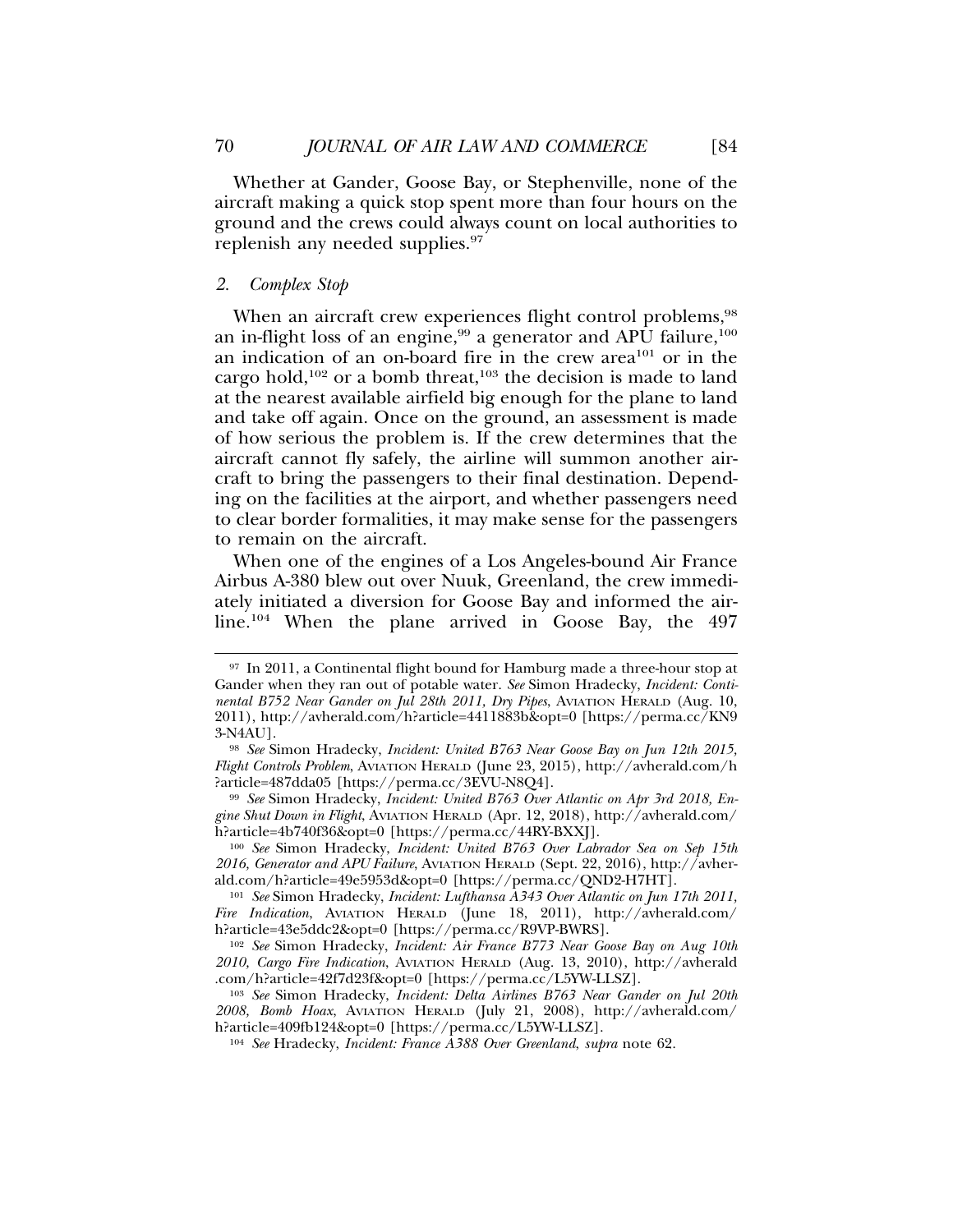passengers and twenty-four crew were informed that the airport did not have stairs that were high enough to allow a safe disembarkation.105 Moreover, the Canadian border formalities at Goose Bay airport are not designed to handle an aircraft with more than fifteen passengers and crew<sup>106</sup> and thus, even if stairs had existed, Canadian officials might not have permitted the passengers to disembark.

The A-380 landed at 12:41 P.M. Labrador time, and an Air France 777 arrived from Montreal at 2:50 A.M. the next morning and departed for Atlanta at 6:55 A.M. with some passengers, some fourteen hours after the A-380 had landed.<sup>107</sup> Four hours later, at roughly 2:52 P.M., a 737-700 leased from Nolinor arrived to take the remaining passengers to Los Angeles with a technical stop in Winnipeg.<sup>108</sup> When the Air France 777 arrived, stairs were found that would facilitate the safe disembarkation of passengers from the A-380.109

Given that the stairs facilitated people destined for the United States to board aircraft bound for the United States, it is possible that the real obstacle to an earlier disembarkation of the A-380's passengers and crew were officials with the Canadian Border Services Agency. In any event, one of the passengers who waited for the Los Angeles-bound Nolinor flight told a journalist that he was on the A-380 for almost twenty-four hours.<sup>110</sup>

A more typical situation might be that which faced passengers on Delta Flight 446, flying from New York to Reykjavik in June 2016. The crew diverted the flight to Goose Bay due to deteriorating weather conditions in Iceland.111 While the crew waited for the weather in Iceland to improve, they found themselves in a situation where they would reach the end of their duty time

<sup>105</sup> *See id.*

<sup>106</sup> *See Goose Bay Airport*, CANADA BORDER SERVS. AGENCY (Aug. 31, 2016), https:/ /www.cbsa-asfc.gc.ca/do-rb/offices-bureaux/47-eng.html [https://perma.cc/ 9DC2-JR3Y].

<sup>107</sup> *See* Hradecky, *Incident: France A388 Over Greenland*, *supra* note 62.

<sup>108</sup> *Id.*

<sup>109</sup> *Id.*

<sup>110</sup> *See* Daniel MacEachern, *Wheels Up: Air France Passengers Depart Goose Bay on Two Flights After Hours on Tarmac*, CBC NEWS (Oct. 1, 2017), http://www.cbc.ca/ news/canada/newfoundland-labrador/air-france-passengers-goose-bay-1.43156 25 [https://perma.cc/YQ8P-PLC2].

<sup>111</sup> *See Delta Flight 446 to Iceland Diverted to Happy Valley-Goose Bay*, CBC NEWS (June 22, 2016), https://www.cbc.ca/news/canada/newfoundland-labrador/ delta-flight-446-diverted-labrador-1.3647132 [https://perma.cc/W7FP-5T3X].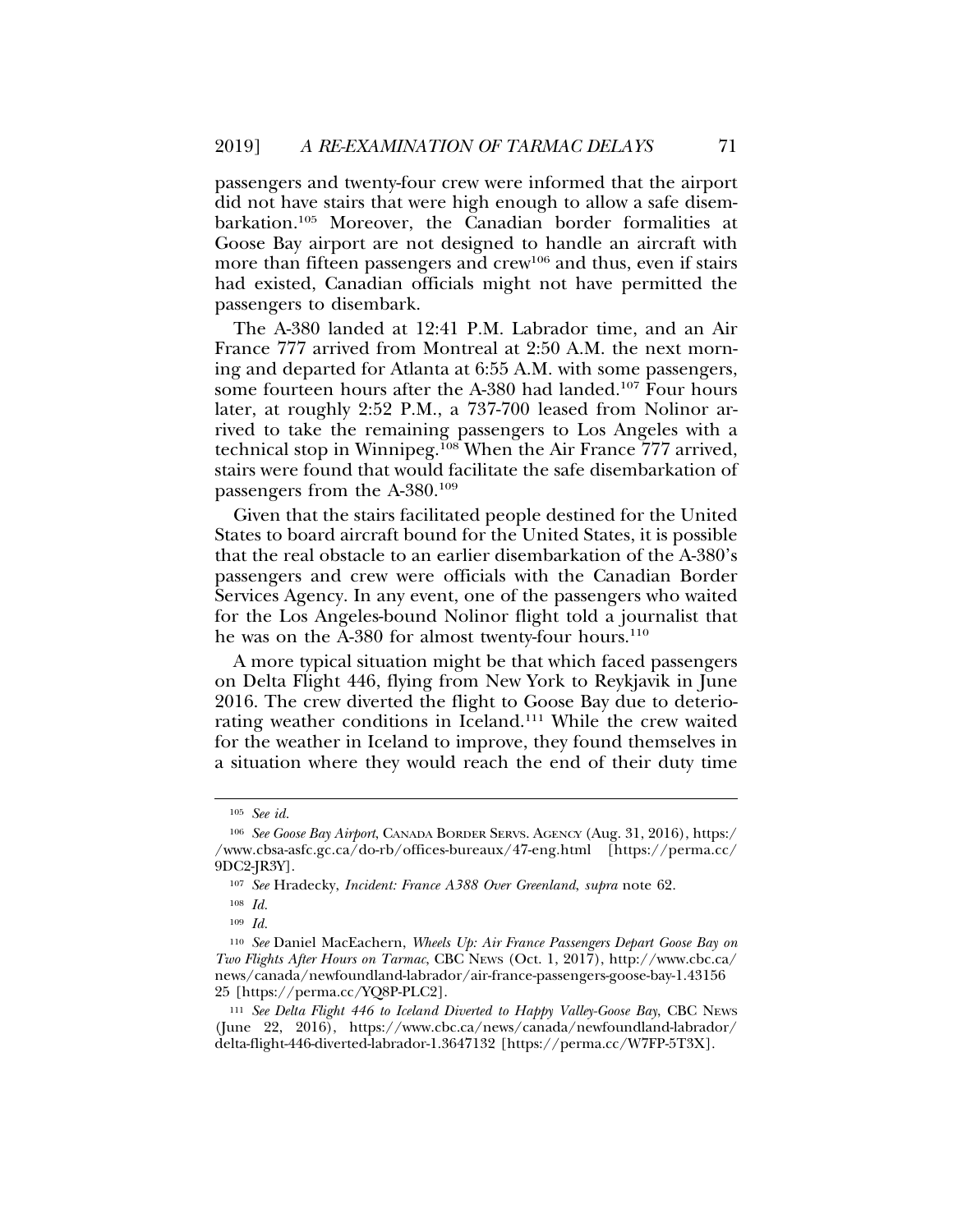before they could land in Reykjavik.<sup>112</sup> Delta sent a replacement crew, and the flight resumed about eight hours after the plane had landed in Goose Bay.113 The passengers were kept on board during the stop in Goose Bay.<sup>114</sup>

Typically, a longer tarmac delay will happen if the airline's base is very far from the airport where the emergency landing was made. When Delta made a diversion to Goose Bay due to engine trouble, a replacement aircraft arrived within five hours.<sup>115</sup> However, when a Qatar Airways 777 diverted to Gander under similar circumstances, the record does not indicate where the Airbus A332 that carried the passengers from Gander to London was based.116 If it were based in New York or in London, it could have flown to Gander in under four hours, but if it were based in Doha, the trip would have taken much longer. In situations such as this, where a long delay is known in advance, airlines will often try to disembark the passengers and give them meals and accommodations while they wait to depart again.

Thus, when the crew of a Lufthansa 747 was informed of smoke in the cabin because of an electrical problem in the galley, they diverted to the closest airport, which was Goose Bay.117 Shortly after landing, it became apparent that the source of smoke was a malfunctioning coffee maker and a decision was made to bring in mechanics from Germany to fix it.<sup>118</sup> Given that the mechanics would not arrive for at least sixteen hours, the decision was made to disembark the passengers, process them through Canadian border formalities, and work with local authorities to meet the passengers' needs for food and accommodation.119 As a result, rather than being subject to an eternal

<sup>112</sup> *See id.*

<sup>113</sup> *See id.*

<sup>114</sup> *See id.*

<sup>115</sup> *See* Hradecky, *Incident: United B763 Over Atlantic*, *supra* note 99. The replacement plane probably came from Newark.

<sup>116</sup> *See* Simon Hradecky, *Incident: Qatar Airways B773 Near Gander on Sep 6th 2008, Engine Failure*, AVIATION HERALD (Sept. 19, 2008), http://avherald.com/ h?article=40d0107c&opt=0 [https://perma.cc/XR3F-6247].

<sup>117</sup> *See* Simon Hradecky, *Incident: Lufthansa B744 Near Goose Bay on Oct 26th 2012, Smoke in Cabin*, AVIATION HERALD (Oct. 27, 2012), http://avherald.com/ h?article=458146e5&opt=0 [https://perma.cc/MJ2P-YBKT].

<sup>118</sup> *See id.*

<sup>119</sup> *See id.*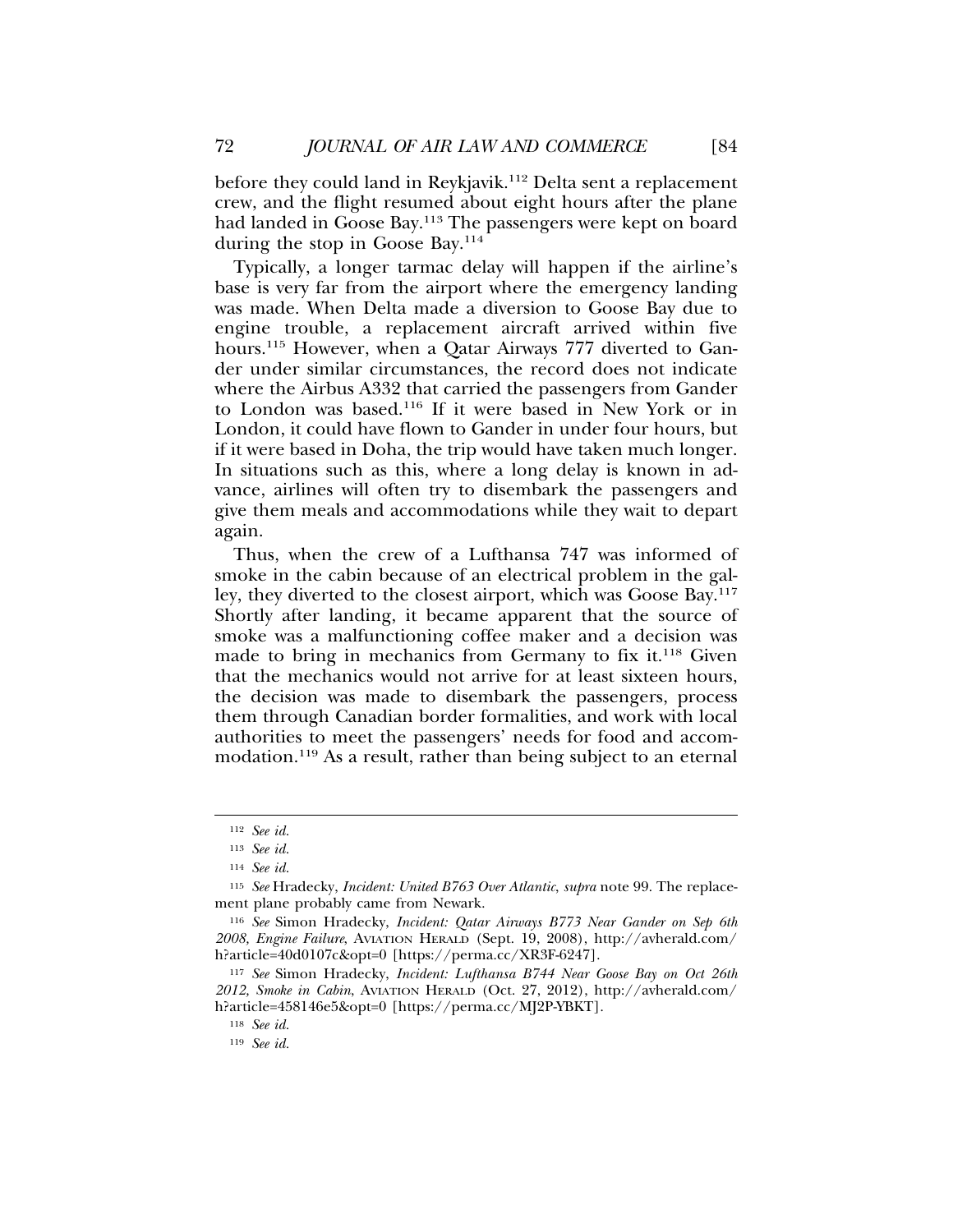wait on the aircraft, passengers spoke of a twenty-three-hour vacation in Goose Bay.120

# *3. Evolving Stop*

The worst nightmare is, of course, the evolving stop. This is where the conditions change after the plane has landed or other unforeseen factors come into play. These can dramatically extend any delay.

Normally, as has been seen already, a medical emergency involves a fairly quick stop at the chosen airport, and these delays rarely exceed two hours. But when a Cork-bound Norwegian 737-800 and a Gatwick-bound British Airways 777-200 both diverted to Gander within twenty minutes of each other at around 2:40 A.M., the duration of the stop greatly exceeded what the crews anticipated.121 In both cases, the diversions were to deal with a medical emergency, but once on the ground the delays mounted and passengers on both aircraft remained on board for six hours or more.<sup>122</sup> At this point, the crews realized that they would not be able to complete the flights within their duty time, and thus, the stays extended to nearly twenty-four hours.<sup>123</sup> Given that the length of the extension was known, both crews decided to disembark their passengers and process them through Canadian border formalities. The Norwegian airlines passengers were put up in a hotel; the British Airways passengers stayed in the airport terminal.<sup>124</sup>

# *4. Many Aircraft Seeking a Quick Stop*

In 2017, fourteen major airports and airline hubs including "Boston, Chicago, Delhi, Houston, London, Miami, Montreal, Mumbai, New York, Philadelphia, Phoenix, Tokyo, Toronto, and Washington, were fully or partially closed at least on one occasion due to weather or weather-related events."125 In each

<sup>120</sup> *See id.*

<sup>121</sup> *See* Tyler Dunne, *Pair of Diversions Lead to Chaotic Day at Gander Airport*, CBC NEWS (June 26, 2018), https://www.cbc.ca/news/canada/newfoundland-labrador/gander-airport-two-flights-make-emergency-landings-1.4723868 [https://per ma.cc/J8Q3-93CU].

<sup>122</sup> *See id.*

<sup>123</sup> *Id.*

<sup>124</sup> *Id.*

<sup>125</sup> *See* ARMAND DE MESTRAL ET AL., SUSTAINABLE DEVELOPMENT, INTERNATIONAL AVIATION, AND TREATY IMPLEMENTATION 3 (2018).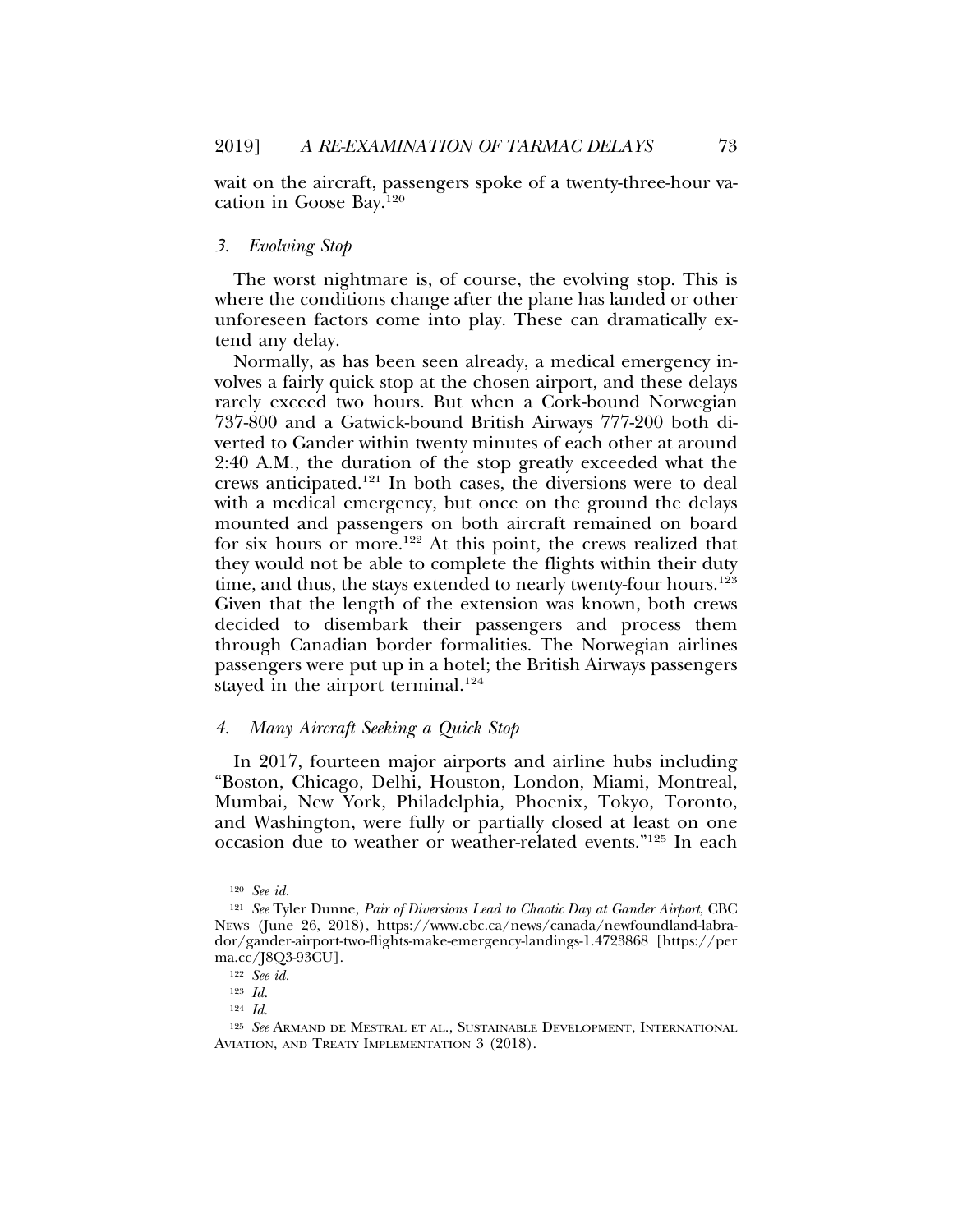case, aircraft bound for those airports were diverted to other airports.

In cases where numerous aircraft were diverted to a single smaller airport, the consequences on passenger comfort were often serious. In almost every case where an inbound international aircraft is diverted to a small airport which is not used to receiving large numbers of international flights, the crew's intention is to land, re-fuel, and depart as quickly as possible for the final destination.

# a. Halifax, September 11, 2001 and Ottawa, July 31, 2017

On July 31, 2017, twenty aircraft were diverted to Ottawa when bad weather closed both Montreal and Toronto airports.126 This number is roughly half that of the number of planes diverted to Halifax on September 11, 2001.<sup>127</sup>

On September 11, the United States closed its skies at 9:25 A.M. EDT and Canada followed suit within an hour,<sup>128</sup> as of 11:25 A.M. ADT.129 At that time, 157 west-bound trans-Atlantic flights were still cleared to land in North America.<sup>130</sup> Ten minutes later, the first diverted plane landed in Halifax and the first passenger disembarked at 15:30,<sup>131</sup> resulting in a minimum tarmac delay of roughly four hours. The fortieth plane landed prior to 22:30132 and its passengers began disembarking at 4:00

<sup>129</sup> Atlantic Time (UTC - 4) is one hour ahead of Eastern Time (UTC - 5).

<sup>130</sup> See How NATS Responded to the Day of Terror, UNITED KINGDOM FLIGHT SAFETY COMM. (Sept. 20, 2008), http://www.ukfsc.co.uk/files/Safety%20Briefings%20\_ %20Presentations/ATM%20How%20NATS%20responded%20to%20the%20day %20of%20terror\_%20Sept%2008.pdf [https://perma.cc/9UHK-YA7S].

<sup>131</sup> *See Chronology of Events*, HALIFAX STANFIELD INT'L AIRPORT AUTHORITY, https://halifaxstanfield.ca/airport-authority/airport-history/september-11- 2001/ [https://perma.cc/ZA5B-B3HW].

<sup>132</sup> Susan Bradley, *Terror Strikes; Jets Find Safe Runways in Halifax; North American Air Travel Shut Down, Passengers Find Refuge in N.S.*, CHRONICLE HERALD (Sept. 12, 2001), A4.

<sup>126</sup> Vito Pilieci, *Bad Weather Forces 20 Flights to Divert to Ottawa on Monday*, OT-TAWA CITIZEN (Aug. 1, 2017), https://ottawacitizen.com/business/local-business/bad-weather-in-toronto-forces-up-to-20-flights-to-divert-to-ottawa-on-monday [https://perma.cc/5LSX-586F].

<sup>127</sup> Forty planes were diverted to Halifax. *See September 11 Attacks and Halifax's Response Remembered*, CBC NEWS (Sept. 11, 2015), https://www.cbc.ca/news/canada/nova-scotia/september-11-attacks-and-halifax-s-response-remembered-1.3223825 [https://perma.cc/KVG6-7EQP].

<sup>128</sup> Roger A. Mola, *Shutdown of National Airspace System Was "Organized Mayhem"*, AIN ONLINE (Oct. 8, 2007), https://www.ainonline.com/aviation-news/2007-10- 08/shutdown-national-airspace-system-was-organized-mayhem [https://perma .cc/9YRW-4SUT].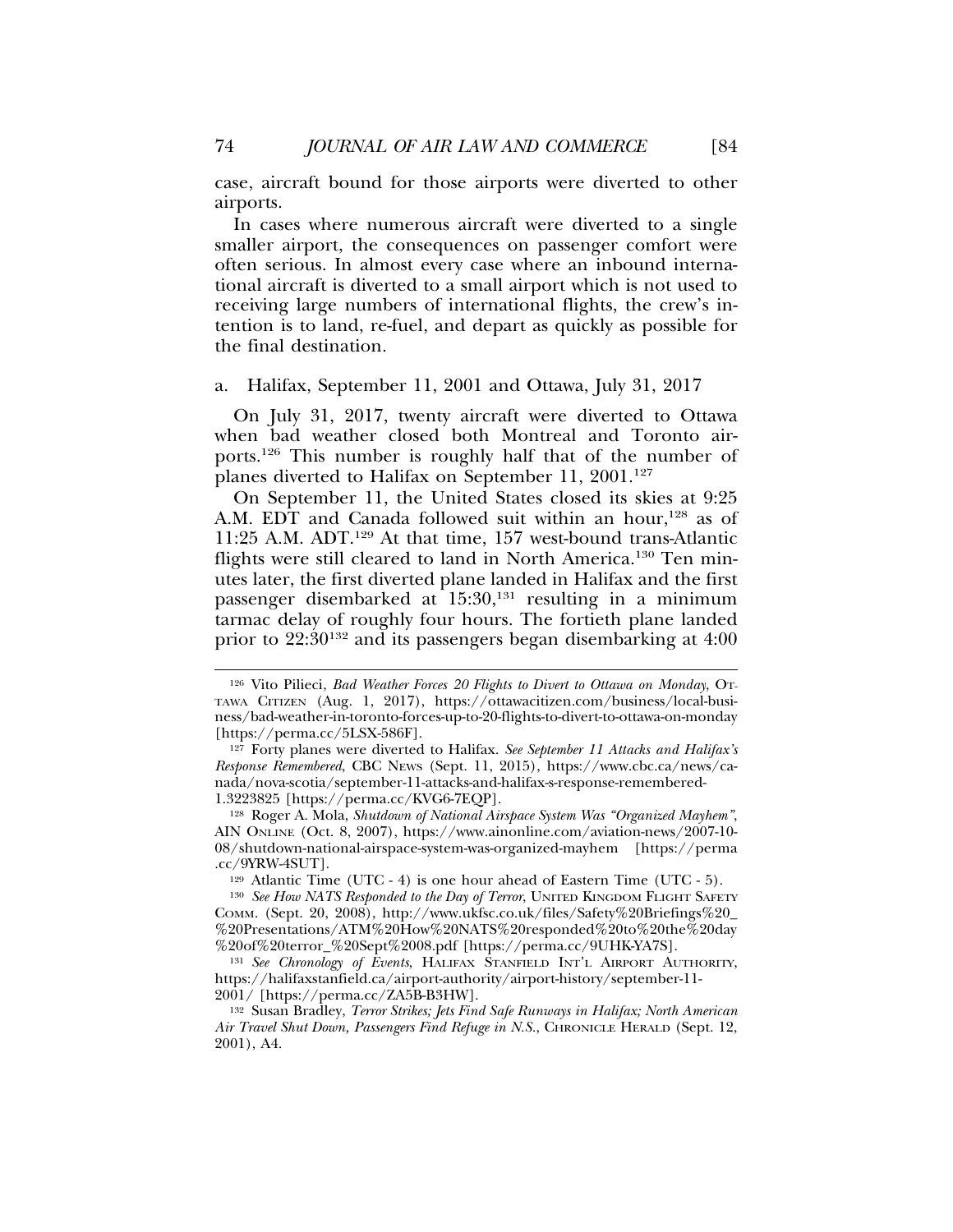A.M.,<sup>133</sup> resulting in a maximum tarmac delay of roughly six and a half hours. By comparison, the first diverted aircraft that landed in Ottawa on July 31, 2017, spent one hour and twentyfive minutes on the ground, $134$  whereas the twelfth of eighteen aircraft (Air Transat 157) that landed endured a tarmac delay of almost six hours.135

#### *i. Factors in Common*

Prima facie, the Halifax diversions of September 11, 2001, and the Ottawa diversions of July 31, 2017, are comparable. Both were extraordinary events. The Halifax situation was provoked by an unprecedented terrorist attack of New York and Washington and the subsequent closure of North American skies. The Ottawa situation was provoked by the unprecedented simultaneous closure of both Toronto and Montreal airports, which serve as the primary Canadian destinations for flights from Europe, the Middle East, and South Asia.

Both Halifax and Ottawa were non-hub airports that did not have significant international traffic and they received dozens of aircraft in a short time frame; Halifax received twenty-three inbound international flights in under two hours<sup>136</sup> and Ottawa received eighteen inbound international flights in roughly the same time interval.<sup>137</sup> In both cases, many aircraft were parked on runways and taxiways, in positions that made disembarkation difficult. In both cases, the length of tarmac delay increased as the aircraft's position in the queue increased; aircraft that arrived earlier in the process had shorter delays than those that arrived later.

In both cases, there were factors that made shortening the delay difficult. Planes in Halifax faced the need to clear passengers and their baggage through a growing queue for Canadian border formalities. Planes in Ottawa needed to wait for fuel at one of the few Canadian airports where it is still delivered by

<sup>133</sup> *See Chronology of Events*, *supra* note 131.

<sup>134</sup> *See* Declaration of Matthew Jackson, Flight Safety Director of Air Transat A.T., Canadian Transport Agency's 2017 Air Transat Tarmac Delay Inquiry, 3, ¶¶ 12, 14, https://drive.google.com/drive/folders/0Bzfg6iOhPjDMTC02aUpjZ2d rQ0U [https://perma.cc/A7BW-DAV2].

<sup>135</sup> *Id.* at 3, ¶¶ 12, 21.

<sup>136</sup> Bradley, *supra* note 132.

<sup>137</sup> *See* Declaration of Matthew Jackson, *supra* note 134, at 4–5, ¶ 26.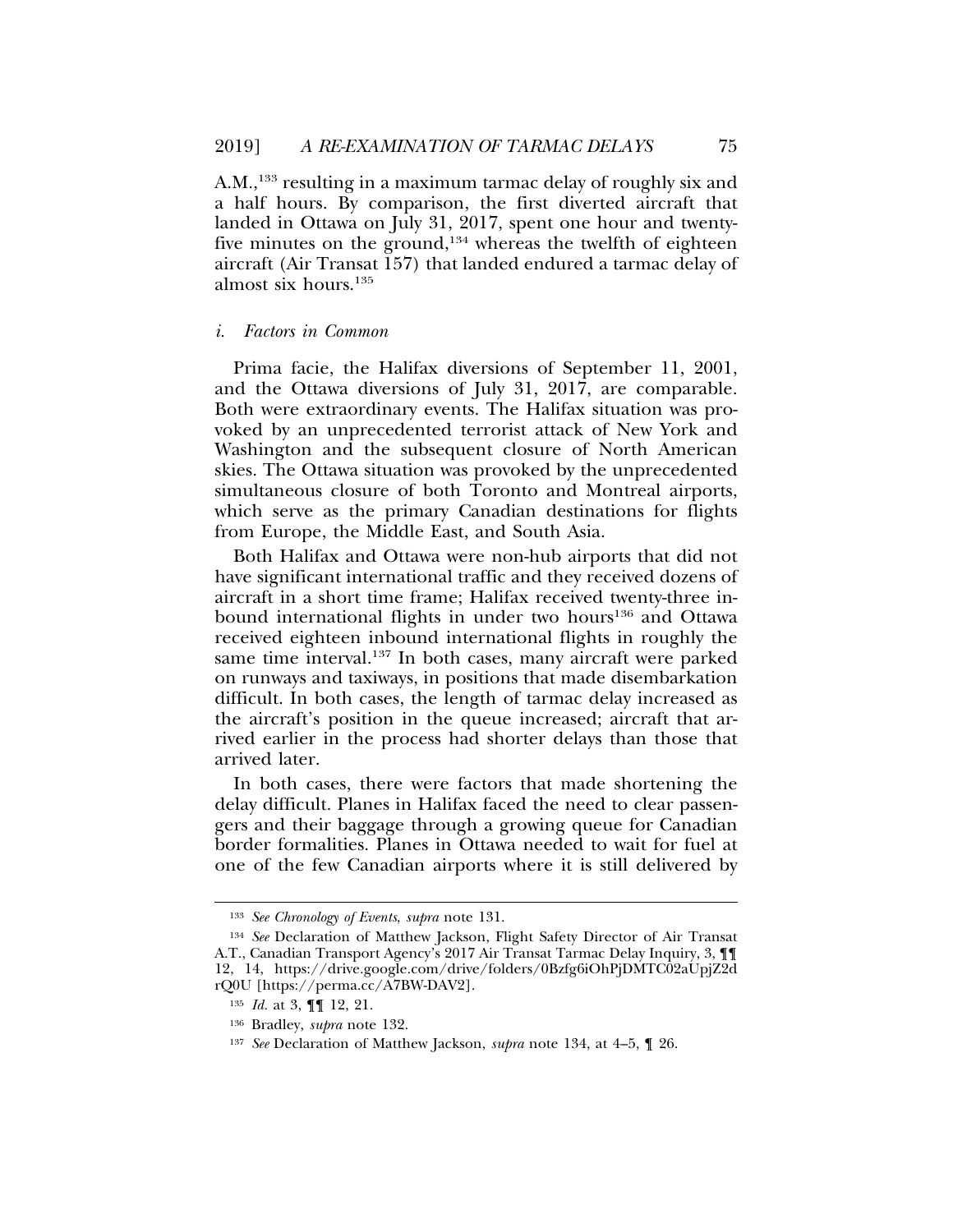$tan \n\text{ker} \, \text{truck},$ <sup>138</sup> and on a day when only seven of the nine trucks were operational.<sup>139</sup> Thus, to a certain extent, the duration of the tarmac delays was unknown to the crew and was also largely beyond their control.

# *ii. Points of Distinction*

However, the situations at the two airports are different as well. It was immediately clear to the crews of the aircraft landing in Halifax in 2001 that their aircraft would be on the ground for at least twenty-four hours. By contrast, the crews of the aircraft landing in Ottawa in 2017 believed that they would be landing, refueling, and departing for their final destination once the weather had cleared.

Thus, from the moment of landing, the passengers had very different expectations. The passengers in Halifax quickly recognized that they would face a lengthy tarmac delay and that the duration of the delay was principally in the hands of Canadian officials who would decide when they would be disembarked and processed through Canadian border formalities. The passengers in Ottawa were told that Ottawa was a re-fueling pit-stop, and that the flight would take off as soon as the flight was fueled and the destination airport was re-opened. These very different passenger expectations made a 6.5-hour tarmac delay in Halifax quite acceptable, while making a shorter 5.75-hour tarmac delay in Ottawa the subject of a public outcry.<sup>140</sup>

Thus, when officials looked into the 2017 Ottawa tarmac delay, rather than looking holistically at how mass diversions to small- or medium-sized airports can be better managed in the

<sup>138</sup> *See Canadian Airports With Fuel Consortiums*, FSM MANAGEMENT GRP., http:// fsmgroup.ca/canadian-fuel-consortia/canadian-airport-information [https://per ma.cc/SBU5-48CB]. FSM Group provide jet fuel at Calgary, Edmonton, Halifax, Hamilton, Montréal, Ottawa, Toronto, Vancouver, and Winnipeg. See id. All of them use an underground hydrant system to fuel planes, except for the airports in Hamilton and Ottawa. *See id.*

<sup>139</sup> *See* Jean-Michel Gagnon, *Inquiry Officer's Report – Investigation of Air Transat Flight Nos*. *157 and 507 Delayed on the Tarmac at Ottawa's Macdonald-Cartier International Airport on July 31, 2017*, CAN. TRANSP. AGENCY (Aug. 25, 2017), https://otccta.gc.ca/eng/inquiry-officers-report-investigation-air-transat-flight-nos-157-and-507 [https://perma.cc/Q7ZX-VHCV].

<sup>140</sup> *See* Kristy Nease, *"You Can't Do This to Us": Fuming Passengers Stuck on Planes for Hours Call 911*, CBC NEWS (Aug. 1, 2017), https://www.cbc.ca/news/canada/ ottawa/air-transat-ottawa-planes-parked-hours-delay-1.4230048 [https://perma .cc/3FSM-E5GX].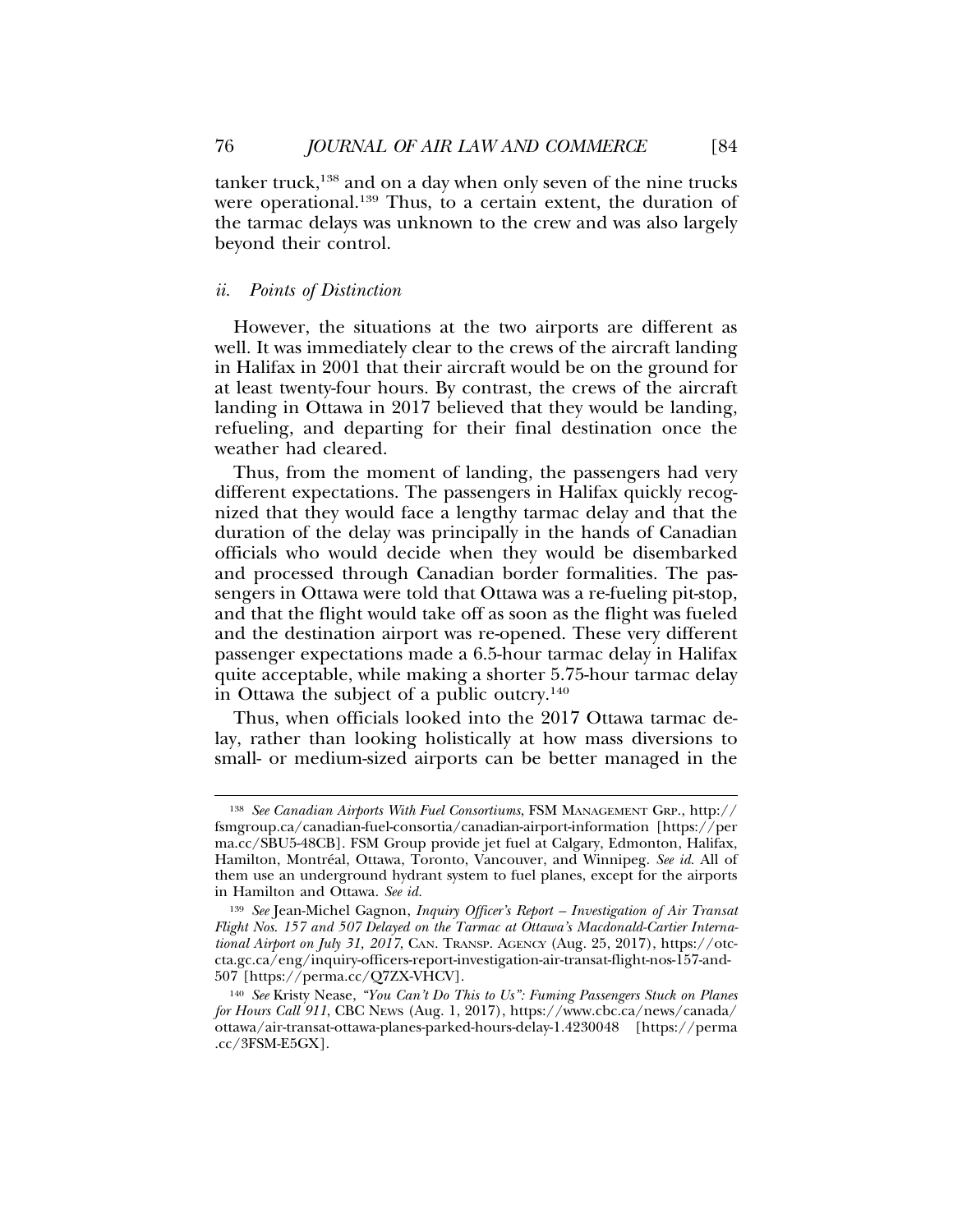future, they focused on the two flights on which passengers had made 911 calls, namely Air Transat Flights 157 and 507.<sup>141</sup>

## V. TARMAC DELAY: ARE AIRLINES CULPABLE?

Given that major airlines schedule a large number of airlines to land at their hubs within a relatively short interval of time, there will be cases where a delayed departure of one aircraft will mean that a gate is not available for an arriving aircraft. In such cases, to the extent that a lengthy tarmac delay affects the arriving aircraft, such a delay would be largely the fault of the airline in the sense that they could have avoided it through better planning, such as having spare gates or not scheduling so many flights within a given time frame.

Similarly, if a plane experiences a lengthy tarmac delay prior to departure because the crew scheduling department did not assign a crew with enough duty time to fly to the intended destination, this would be the fault of the airline, and consequently, any resulting tarmac delay would also be their fault. However, as has been pointed out, since the passage of the U.S. Tarmac Delay Rules, these types of tarmac delays have been virtually eliminated.

### A. DELAY IS NOT IN AN AIRLINE'S INTEREST

Airlines measure efficiency by available seat miles and aircraft utilization. Thus, any lengthy delay affects both measures negatively and, consequently, has potential effects on the airline's balance sheet. For example, when a malfunctioning coffee maker forced the crew of a Lufthansa 747 bearing registration D-ABTL to divert to Goose Bay,<sup>142</sup> the unplanned twenty-threehour stop in Goose Bay forced Lufthansa to get Canadian officials to allow the 293 passengers to disembark, and to be fed and accommodated at Lufthansa's expense. In addition, Lufthansa had to divert a second 747 to Goose Bay to drop off the mechanics to fix the coffee maker, causing the second aircraft a threehour delay in reaching its destination.<sup>143</sup>

The fact that D-ABTL was kept on the ground for nearly a day meant that Lufthansa was unable to use its aircraft to operate a planned round-trip flight between the United States and Ger-

<sup>143</sup> *Id.*

<sup>141</sup> *See Letter Decision No. LET-A-49-2017*, CAN. TRANSP. AGENCY (Aug. 9, 2017), https://otc-cta.gc.ca/eng/ruling/let-a-49-2017 [https://perma.cc/DN8J-SFS3].

<sup>142</sup> *See* Hradecky, *Incident: Lufthansa B744 Near Goose Bay*, *supra* note 117.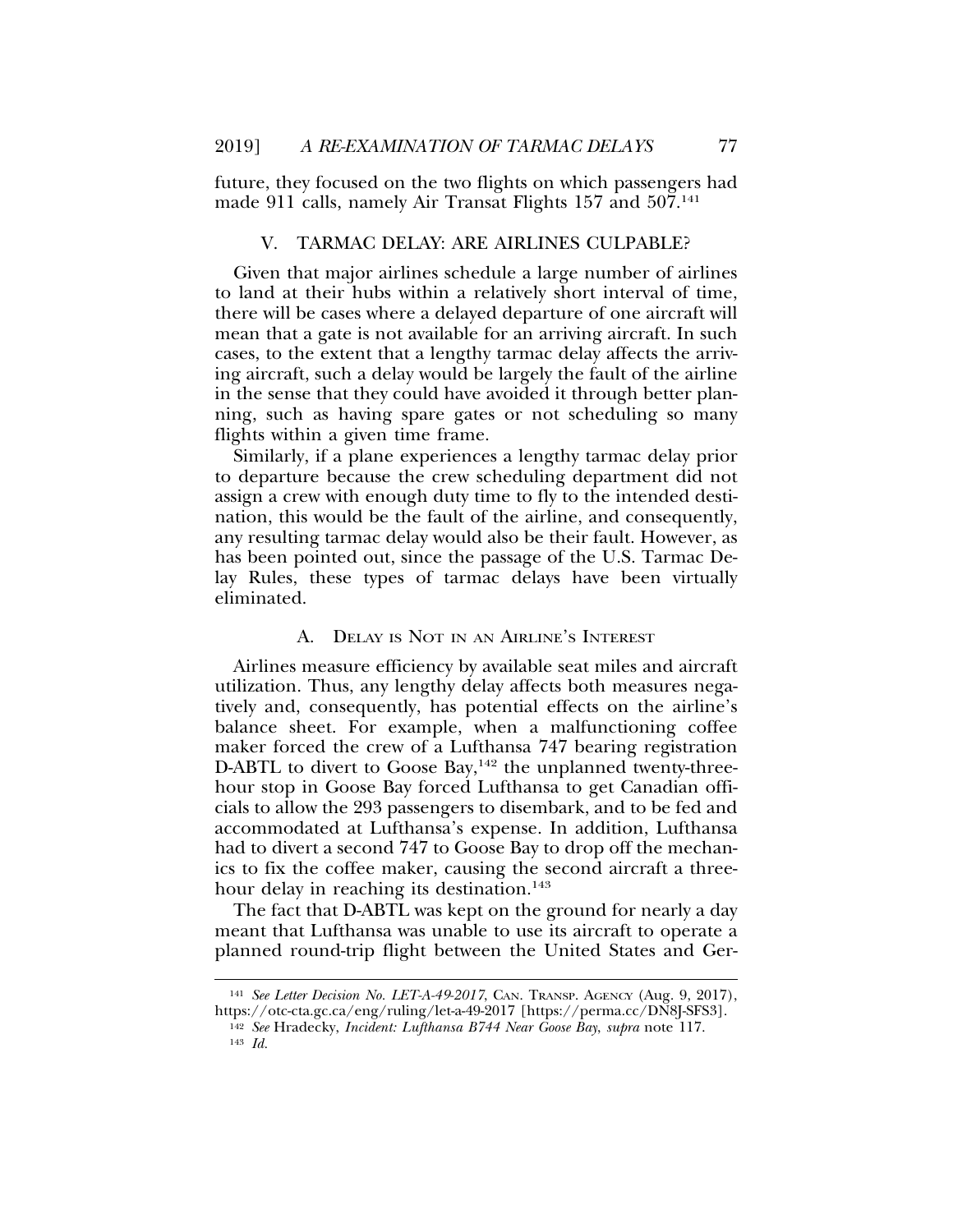many and derive revenue from those flights. In addition, the carrier would have had to find a replacement aircraft to operate those flights or cancel those flights and pay compensation to 586 passengers<sup>144</sup> of up to EUR 600 each<sup>145</sup> for a total of up to EUR 351,600 in disbursements.

If the compensation to the passengers of the canceled flights is added to the cost of feeding and accommodating D-ABTL's passengers, Lufthansa's total out-of-pocket cost for the incident involving the malfunctioning coffee maker could easily exceed EUR 500,000. Given the costs of dealing with a tarmac delay and the consequent effect of the delay or cancelation of subsequent flights, it is clear that tarmac delays are definitely not in an airline's interest.

# B. DELAY MAY BE DUE TO FACTORS BEYOND AN AIRLINE'S CONTROL

In virtually all of the more than sixty incidents where airlines made en-route landings at Gander, Goose Bay, or Stephenville, the landings were provoked by safety issues which had not been apparent to the crew of the aircraft when the flight departed for its destination. In every case, the landing was made by the crew in the interest of aviation safety and none of the landings were subsequently found to have been unnecessary. Thus, the landing was provoked by factors beyond the crew's control, and in each case the length of time the aircraft spent on the ground was often beyond the control of the crew as well. As has been pointed out above,146 at a foreign airport, it would take between 90 and 120 minutes to disembark and re-embark passengers who wanted to enter the terminal as a result of the need to clear both border formalities and pre-board passenger screening. Thus, unless the crew is reasonably certain from the moment of arrival at the airport that the stop will exceed 120 minutes, little thought is given to this idea.

<sup>144</sup> *See id.* D-ABT was carrying 293 passengers when it was diverted. For the purposes of this calculation it will be assumed that the round-trip flight the next day would have carried the same number of passengers in each direction for a total of 586.

<sup>145</sup> *See* Commission Regulation 261/2004 of Feb. 11, 2004, *supra* note 27, arts. 5, 7. Europe's Passenger Rights regulations apply to European airlines on all routes to and from the EU. *See id.*

<sup>146</sup> *See supra* section IV.B.2.b.iii.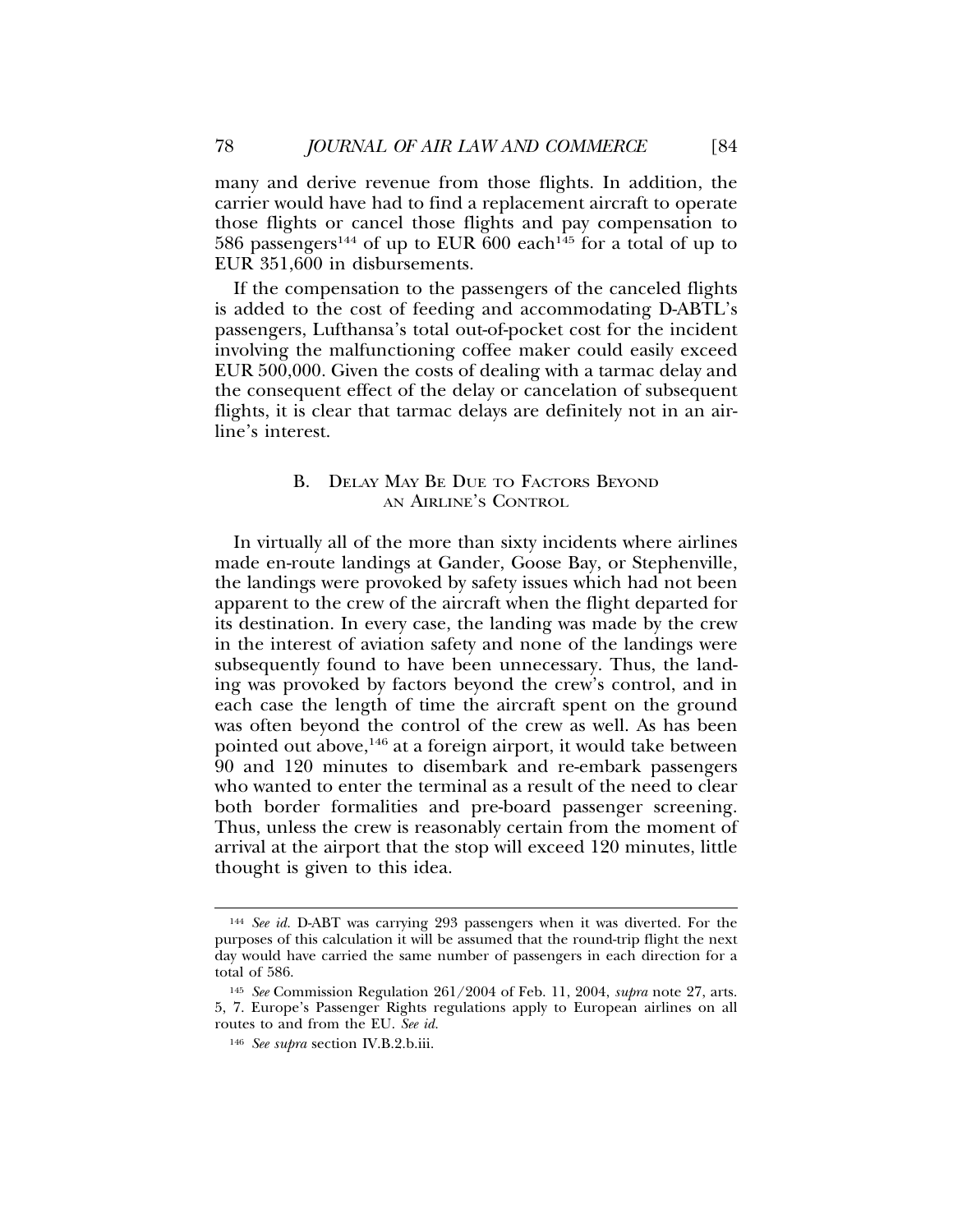# VI. SHOULD OTHER ENTITIES PLAY A ROLE?

In cases where a large number of aircraft from foreign points of origin are diverted to an airport in another country, consideration should be given to whether there may exist options other than leaving the passengers on the plane or processing them through border clearance formalities to disembark and then pre-board screening to re-embark.

For example, it is in fact true that on the morning of September 11, 2001, none of the passengers on the various European U.S.-bound flights that were subsequently diverted to Canada were expecting to visit Canada during their trip. Thus, they did not have Canadian dollars and, in the case of non-European or non-American passengers, they probably did not have Canadian visas in their passports. Their arrival in Canada was just as much a surprise to them as it was to Canadian officials.

# A. THE ELEMENT OF SURPRISE

Generally speaking, if an event is a complete surprise to all involved, it is also a surprise to mal-intentioned people who wish to take advantage of the situation. In 2009, on his first visit to Canada, U.S. President Barack Obama's motorcade "made an unannounced detour to Ottawa's historic ByWard Market" where he picked up some souvenirs.<sup>147</sup> The visit was so spontaneous that even the Royal Canadian Mounted Police only got a few minutes notice.148 But the length of the visit, which was less than ten minutes, plus the element of surprise, resulted in a situation where the President of the United States was at very little real risk. His security detail was present and no adversaries had an idea he would be visiting the ByWard market until after he had left it. Indeed, this strategy of surprise, short, secret visits has been used often before and with considerable success: "[t]he White House has a history of making unpublicized visits to parts of the world where security is an issue."149

<sup>147</sup> *See* John Geddes, *A Warm Welcome in Ottawa: Behind the President's Visit Was an Intricate Mix of Diplomacy and Riveting Spectacle*, MACLEANS (Mar. 5, 2009), https://www.macleans.ca/news/canada/a-warm-welcome-in-ottawa/ [https:// perma.cc/723J-2XRD].

<sup>148</sup> *Id.*

<sup>149</sup> *See* Daniel Stone, *The Reason for Obama's Secret Trip to Afghanistan*, NEWSWEEK (Mar. 28, 2010), https://www.newsweek.com/reason-obamas-secret-trip-afghanistan-212946 [https://perma.cc/8HLS-BDBS].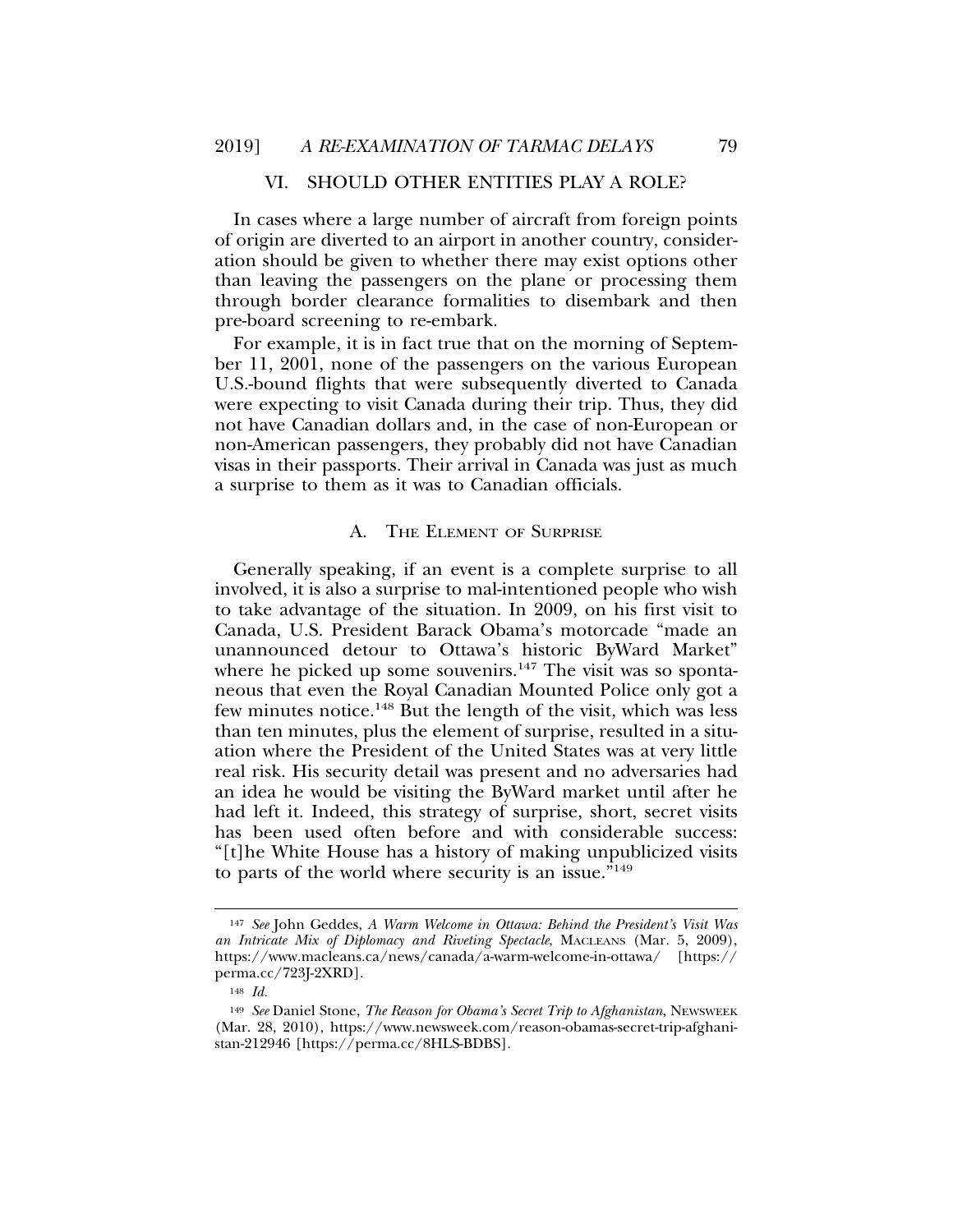# B. HOW IMPORTANT IS SECURITY?

While there can be no doubt that the highest standards of aviation security must be maintained, especially in the post-September 11 context, the need for proper risk analysis cannot be overstated. On September 11, thirty-eight aircraft were diverted to Gander,150 and some of the passengers waited up to thirty-one hours to disembark.<sup>151</sup> Given that the aircraft brought 6,656 passengers to a town with a population of less than  $10,000^{152}$  and that there were no other aircraft departing Gander for ninety-six hours afterwards, if the passengers had not been cleared through Canadian border formalities, the risk would have been minimal. This is because none of the passengers had intended to visit Gander on the morning of September 11, 2001, and none intended to stay in Gander once the skies re-opened. Furthermore, in a tight-knit community like Gander, the foreign passengers, virtually none of whom had a Newfoundland accent, would have been conspicuous to all. However, all of the passengers were cleared through Canadian border formalities because that is what the law and process required. Nonetheless, no riskbased analysis would have supported keeping foreigners on planes for over twenty-four hours in order to clear them through border formalities in an isolated town they had no intention of visiting.

#### C. ARE PASSENGERS REALLY VISITING THE COUNTRY?

The idea of simplifying a fast visit is central to the customs and immigration protocols in place for cruise ship passengers at Caribbean ports. For most of these, no passport is required.<sup>153</sup> Passengers keep their cruise card which is scanned when they leave the ship and scanned again when they re-enter.154 This is because the local authorities know that the passengers have no intention of staying in their country and that they will make every effort to re-board the cruise ship. By not making passengers go through customs and immigration, they allow passengers more time to visit local tourist attractions, buy souvenirs, and dine in local restaurants. The ship provides the local au-

<sup>150</sup> *See* 11-09-2001 FOUR DAYS IN SEPTEMBER, *supra* note 70.

<sup>151</sup> *See* Weissman, *supra* note 71.

<sup>152</sup> *See* 11-09-2001 FOUR DAYS IN SEPTEMBER, *supra* note 70.

<sup>153</sup> *See What to Expect on a Cruise: Visiting Cruise Ports*, CRUISE CRITIC, https:// www.cruisecritic.com/articles.cfm?ID=1161 [https://perma.cc/MJN4-J934].

<sup>154</sup> *See id.*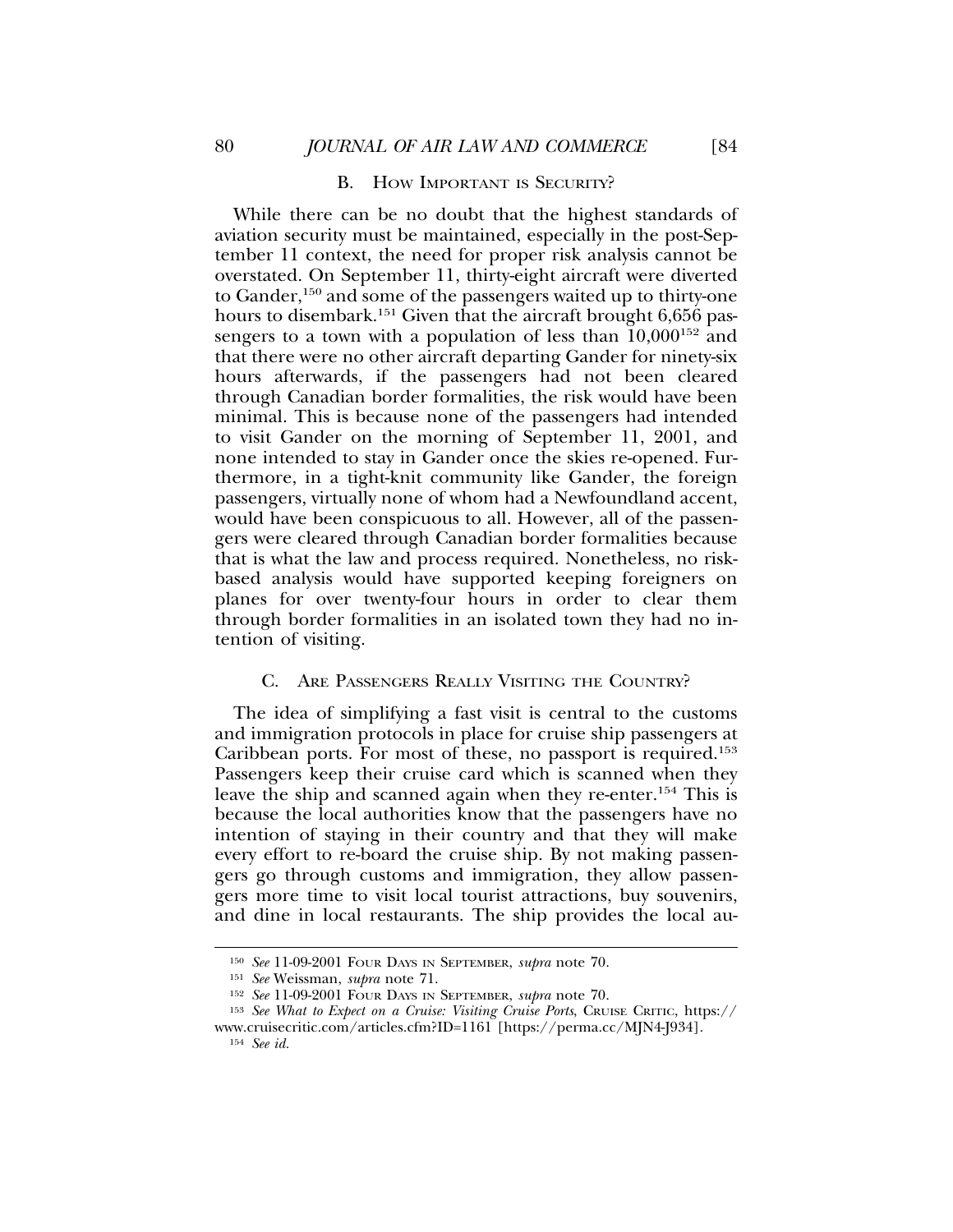thorities with the passport information of those passengers who have disembarked and confirms which passengers have reembarked.155

If the same risk-based approach were applied to diverted aircraft at Gander, Goose Bay, and Stephenville, it would eliminate most of the tarmac delays in Canada and might even set a precedent for behavior abroad.

#### *1. No-Man's Land*

Airports, especially in situations where past lengthy tarmac delays have occurred after the arrival of un-scheduled aircraft flying from foreign lands, should consider the establishment of "no-man's lands" or other "sterile" facilities which could be temporarily used by the passengers of such aircraft. This would allow passengers to disembark and use clean toilet facilities, other passengers might walk around to stretch their legs, young children would have a chance to run around, others might buy a drink or a sandwich, and yet others might phone loved ones to update them on potential arrival times.

The facility would be set up so that passengers could not leave it except to return to the plane and thus, it would not be necessary for them to clear border formalities of a country they had no intention to visit. Moreover, if the only people in this sterile area were fellow passengers, airport security, airline and concession employees, and possibly passengers from other, similarlyaffected flights, these passengers would not need to be processed through any pre-boarding screening. Where a facility at an airport is not heavily used most of the time and has convenient air-side access, thought should be given to making it available in times of potential tarmac delays to give respite to beleaguered passengers. In addition, non-isolated airports that have experienced the phenomenon of multiple diverted international in-bound flights during a short time interval should be forced to identify a facility where such passengers could be granted temporary access to a sterile "no-man's land" or, in the case where none exists, to create one.

<sup>155</sup> *Frequently Asked Questions from Congressional Offices*, DEP'T OF HOMELAND SE-CURITY (June 22, 2018), https://www.cbp.gov/about/congressional-resources/ faqs [https://perma.cc/X4JH-K5RK]. Where passengers miss the ship, they are responsible for getting home or to the next port of call. *What to Expect on a Cruise*, *supra* note 153. Often this would be a very expensive proposition.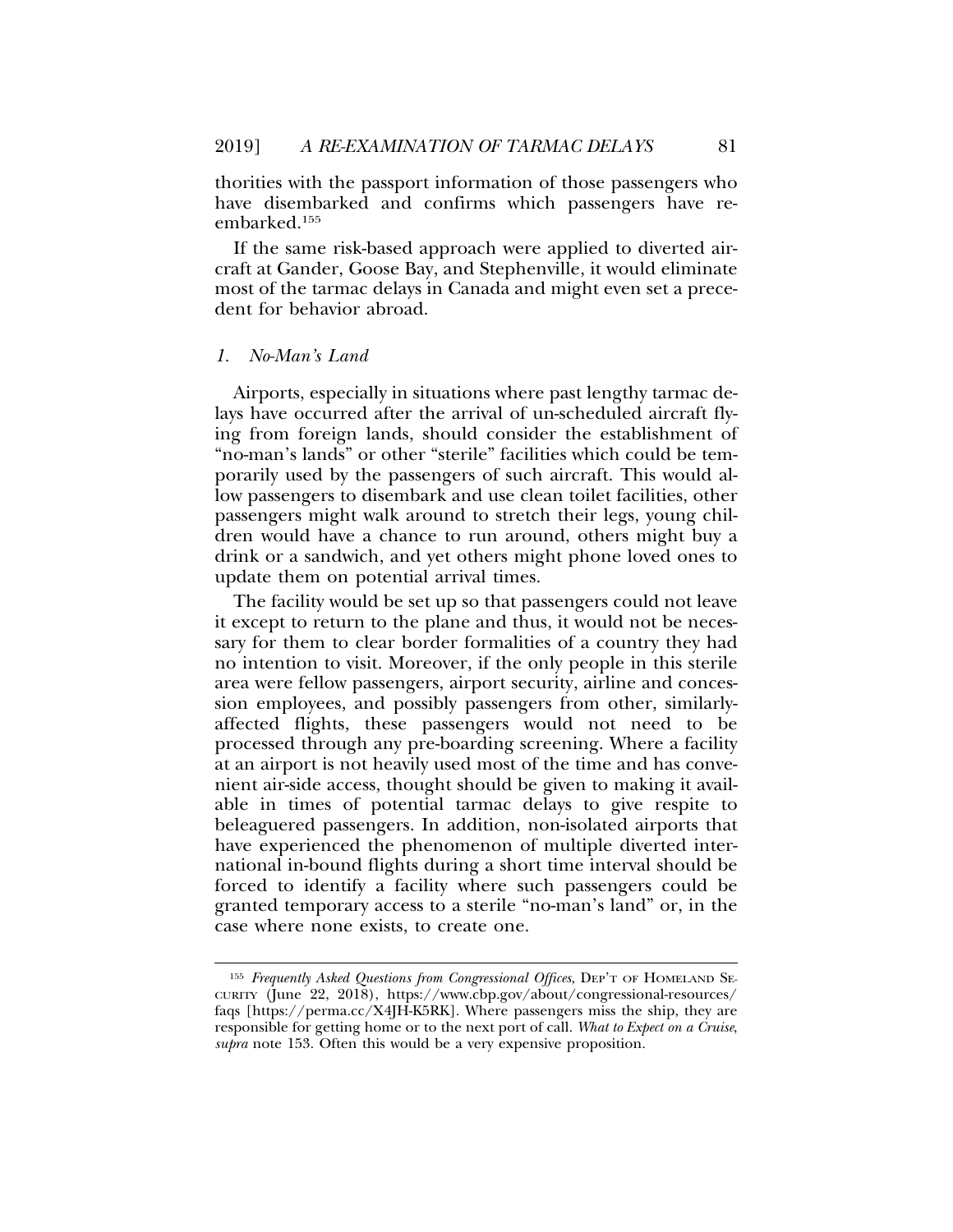## D. SOME FINAL THOUGHTS

In almost all the cases of tarmac delay considered here, the principle cause of delay has been the need to process the passengers through border formalities and then, as required, prescreen them before allowing them to board the continuation of their flight. This raises three issues:

- (1) In such cases, to what extent is the airline responsible for the duration of the tarmac delay?
- (2) Are there cases where a risk-based approach might eliminate the need to process certain passengers who have no intention to visit and no documents to enter the state in which the airport is based?
- (3) Have airport authorities provided sterile facilities where inbound international passengers could be temporarily accommodated without the need to be processed through border formalities and later pre-screening procedures?

First, to the extent that the airline has no control over customs and immigrations, it should not be fair to hold airlines responsible for delays caused by their action or inaction. Moreover, given the relative isolation of Gander, Goose Bay, and Stephenville, and the fact that it would be impossible to leave any of these for a major airport without boarding an aircraft and showing a passport, serious reconsideration should be given to whether it is really necessary to process passengers of aircraft diverted to these remote airfields through Canadian border formalities. Second, a risk-based approach needs to be taken in responding to the challenge of dealing with inbound, foreignoriginating passengers with no intention of visiting the country in which the diversion airport is located. Third, and finally, many airports have facilities that could be quickly set up as sterile "no-man's lands" to accommodate in-bound foreign-originating passengers. In a world where climate change is a reality, airports need to be able to adapt to evolving situations; and in the future the number of diversions due to weather events is likely to increase. In this context, having a sterile "no-man's land" should be required of any major airport that routinely receives international flights.